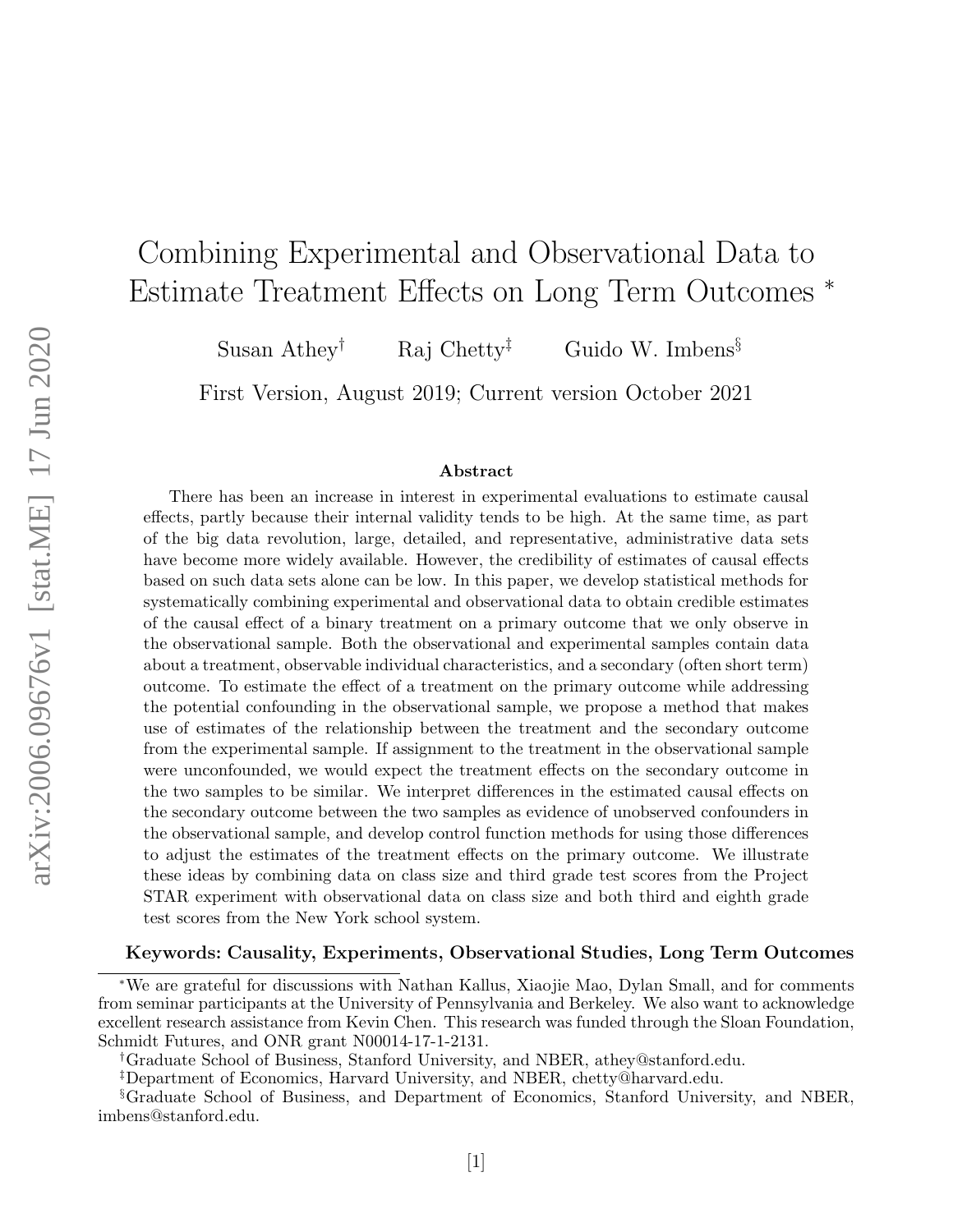# 1 Introduction

There has been an influential movement in empirical studies in economics towards relying more on experimental as opposed to observational data to estimate causal effects (*e.g.*, [Duflo et al.](#page-30-0) [\[2007\]](#page-30-0), [Angrist and Pischke](#page-29-0) [\[2010\]](#page-29-0)). The internal validity of randomized experiments tends to be high, and their analyses are relatively straightforward [\(Athey and Imbens](#page-29-1) [\[2017\]](#page-29-1)). However, due to the practical challenges involved in running experiments (*e.g.*, [Glennerster and Takavarasha](#page-30-1) [\[2013\]](#page-30-1)), experiments are often limited in their size, in the richness of the information collected, and in representatitiveness, raising concerns about external validity. At the same time, as part of the big data revolution, large, detailed, and by their nature representative, administrative data sets have become more widely available (e.g., [Chetty](#page-30-2) [\[2009\]](#page-30-2)). However, it is challenging to use such datasets to estimate causal effects because observational studies often lack internal validity. In this paper, we develop statistical methods for systematically combining experimental and observational data in an attempt to leverage the strengths of both types of data. We focus on a canonical case where both experimental and observational data contain information about individual treatment assignments and a secondary (e.g. short term) outcome (where the datasets contain different individuals), but only the observational data contains information about the primary (often long term) outcome of interest.

We illustrate our methods combining data from the New York school system (the "observational sample") and from Project STAR (the "experimental sample", see [Krueger and Whitmore](#page-31-0) [\[2001\]](#page-31-0) for an earlier analysis). Our goal is to estimate the effect of class size on eighth grade test scores in New York (the "primary outcome"). However, these eighth grade test scores are not available in the Project STAR data; instead, the experimental sample includes test scores only through the third grade (the "secondary outcome"). See Table 1 for the average outcomes in each sample by treatment status. We find that (and this holds even after adjusting for observed pre-treatment variables) the estimated effects of class size on the third grade scores observed in both samples are very different in the experimental and observational samples. For the experimental sample from Project STAR we see that there is a substantial positive effect of the small class size, an increase of 0.181 in 3rd grade scores. On the other hand, in the observational sample from New York we see a substantial negative relationship between the treatment and test scores in both third and eighth grade, -0.087 for 3rd grade scores and -0.183 for 8th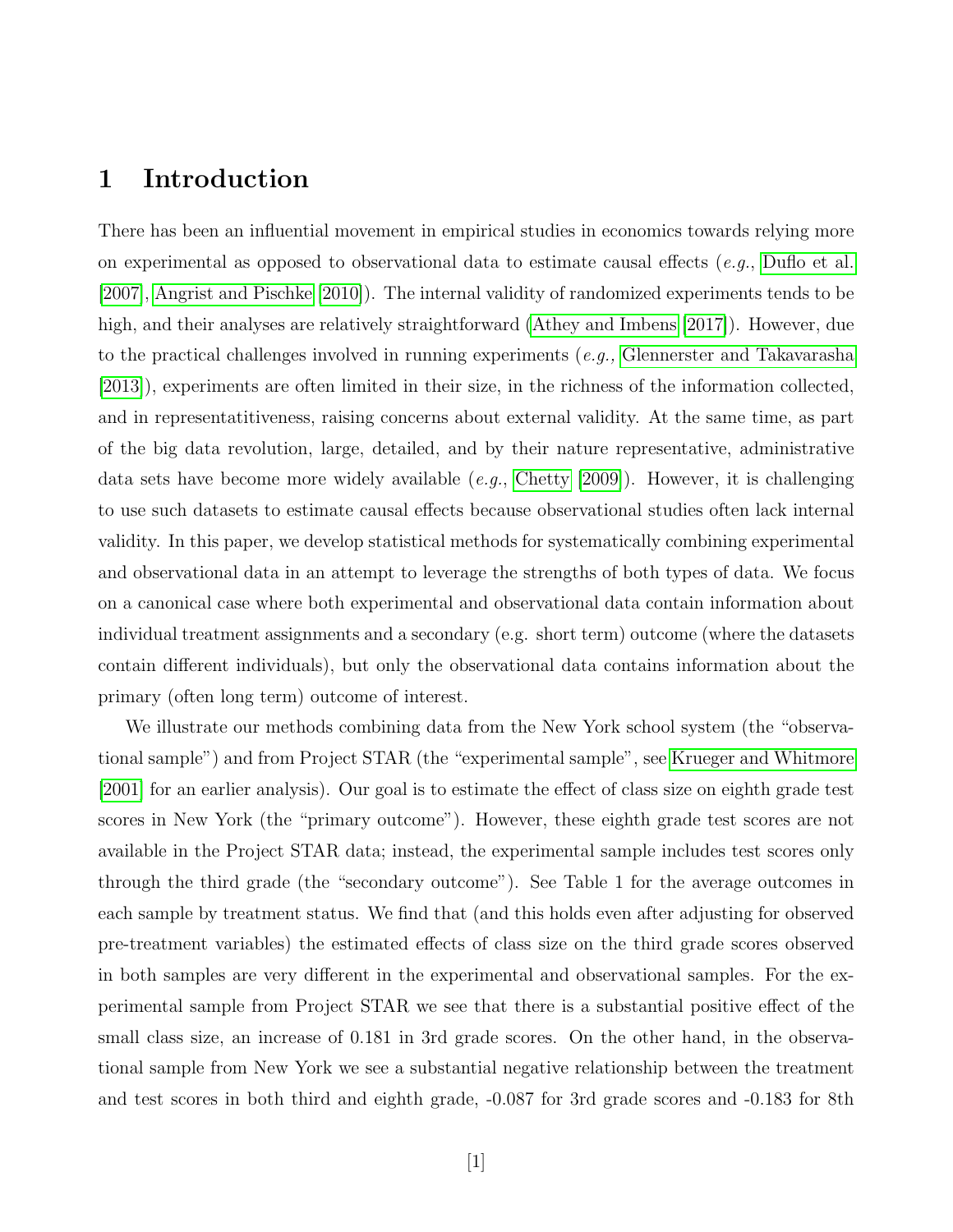|                                    | Project STAR    | New York |                                 |  |
|------------------------------------|-----------------|----------|---------------------------------|--|
|                                    | 3rd Grade Score |          | 3rd Grade Score 8th Grade Score |  |
|                                    |                 |          |                                 |  |
| Mean Controls (regular class size) | 0.011           | 0.157    | 0.155                           |  |
|                                    | (0.015)         | (0.001)  | (0.001)                         |  |
|                                    |                 |          |                                 |  |
| Mean Treated (small class size)    | 0.193           | 0.070    | $-0.028$                        |  |
|                                    | (0.025)         | (0.001)  | (0.002)                         |  |
|                                    |                 |          |                                 |  |
| Difference                         | 0.181           | $-0.087$ | $-0.183$                        |  |
|                                    | (0.029)         | (0.002)  | (0.002)                         |  |
|                                    |                 |          |                                 |  |

<span id="page-2-0"></span>Table 1: Average Outcomes by Sample and Treatment Status

grade scores. We can interpret this difference in the 3rd grade tests results, 0.181 in Project STAR versus -0.087 in New York, in two ways. One interpretation is that the difference (even after adjusting for pre-treatment variables) is due to differences between the two populations, so that it reflects lack of external validity of the Project STAR sample. A second interpretation is that it reflects lack of internal validity or non-random selection into the treatment in New York, in other words, the presence of unobserved confounders in the New York sample. In this paper we focus on the latter explanation, and maintain the assumption that the experimental dataset has both internal and external validity; that is, we assume that after adjusting for pretreatment variables, the underlying populations in the experimental and observational datasets are comparable, even if treatments are assigned differently. Under this maintained assumption, the negative relationship between the treatment and 3rd grade outcomes in New York must be due to unobserved confounding, for example, sorting of students who are likely to test poorly into schools with low class sizes.

The main question we address in this paper is how we can adjust the 8th grade results for New York in Table 1 in the light of the experimental Project STAR 3rd grade results and the New York 3rd grade results, under the assumption that the difference in 3rd grade results is due to endogenous selection into the treatment or lack of internal validity in New York. Our approaches uses makes use of both the observed relationships between the 3rd grade and 8th grade outcomes in New York, which allow us to estimate counterfactual 8th grade outcomes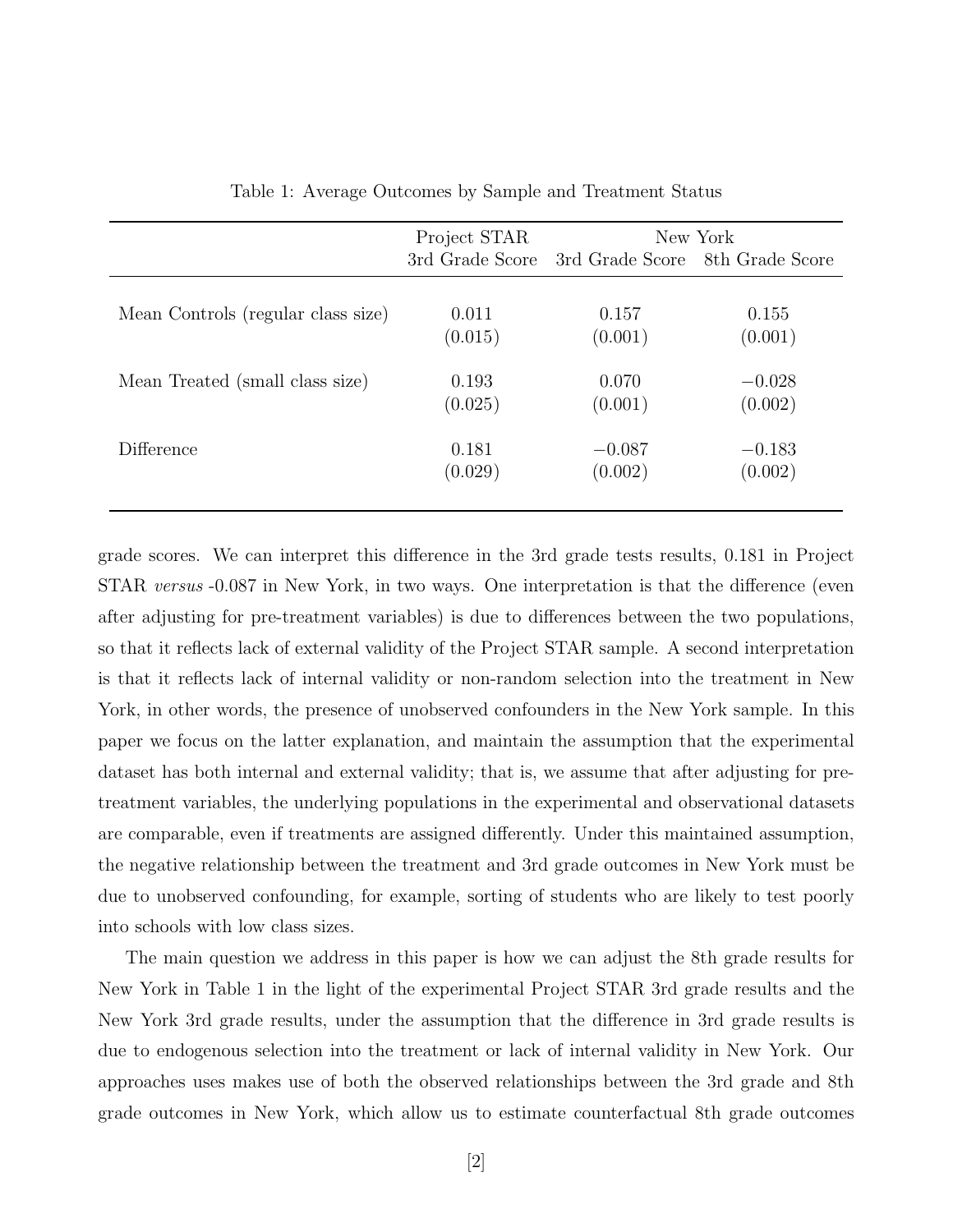as a function of 3rd grade outcomes, and the observed differences in the distributions of 3rd grade outcomes between New York and Project STAR, which allow us to infer counterfactual outcomes for New York students from alternative class sizes.

Formally, we consider a set up with two datasets, the experimental sample and the observational sample. For each unit in the observational dataset, we observe pre-treatment variables, a binary treatment assignment, the primary outcome, and a (vector-valued) secondary outcome. For each unit in the experimental dataset, we observe the same variables as in the observational dataset, except that we do not observe the primary outcome. Table [1](#page-2-0) illustrates this observational scheme. This observation scheme is also studied in [Rosenman et al.](#page-32-0) [\[2018,](#page-32-0) [2020\]](#page-32-1), [Kallus](#page-31-1) [and Mao](#page-31-1) [\[2020\]](#page-31-1). [Rosenman et al.](#page-32-0) [\[2018\]](#page-32-0) focuses on the problem where assignment is unconfounded in both samples. [Kallus and Mao](#page-31-1) [\[2020\]](#page-31-1) considers the case where assignment in the combined sample is unconfounded, but not in each of the samples separately. [Rosenman et al.](#page-32-1) [\[2020\]](#page-32-1) allow for unobserved confounders in the observational sample and consider shrinkage estimators. [Kallus et al.](#page-31-2) [\[2018\]](#page-31-2) focus on a different case where the same variables are observed in the two samples, but as in our set up, unconfoundedness does not hold in the observational sample. This set up in this paper differs from the surrogate set up in [Athey et al.](#page-29-2) [\[2019\]](#page-29-2) where in the observational study the treatment indicator  $W_i$  is not observed. Typically, the primary outcome is a long-term outcome such as eventual educational attainment, long-term wages, or mortality, while the secondary outcome may be a multi-dimensional vector of shorter-term outcomes that are associated with the long-term outcome. The object of interest is a low-dimensional estimand, for example, the average causal effect of the treatment on the primary outcome. The role of the secondary outcome and the pretreatment variables is to aid in the effort of credibly estimating the average causal effect on the primary outcome.

Our approach makes use of three maintained assumptions. First, the sample of units in the observational dataset is representative of the population of interest. This assumption is essentially a definition. However, the treatment is not randomly assigned in the observational data. Second, the treatment in the experimental study was randomly assigned, ensuring that the experimental study has internal validity. We can easily generalize this to the case where the maintained assumption is that treatment assignment in the second sample is unconfounded given a set of pretreatment variables [\(Rosenbaum and Rubin](#page-32-2) [\[1983\]](#page-32-2), [Imbens and Rubin](#page-31-3) [\[2015\]](#page-31-3)).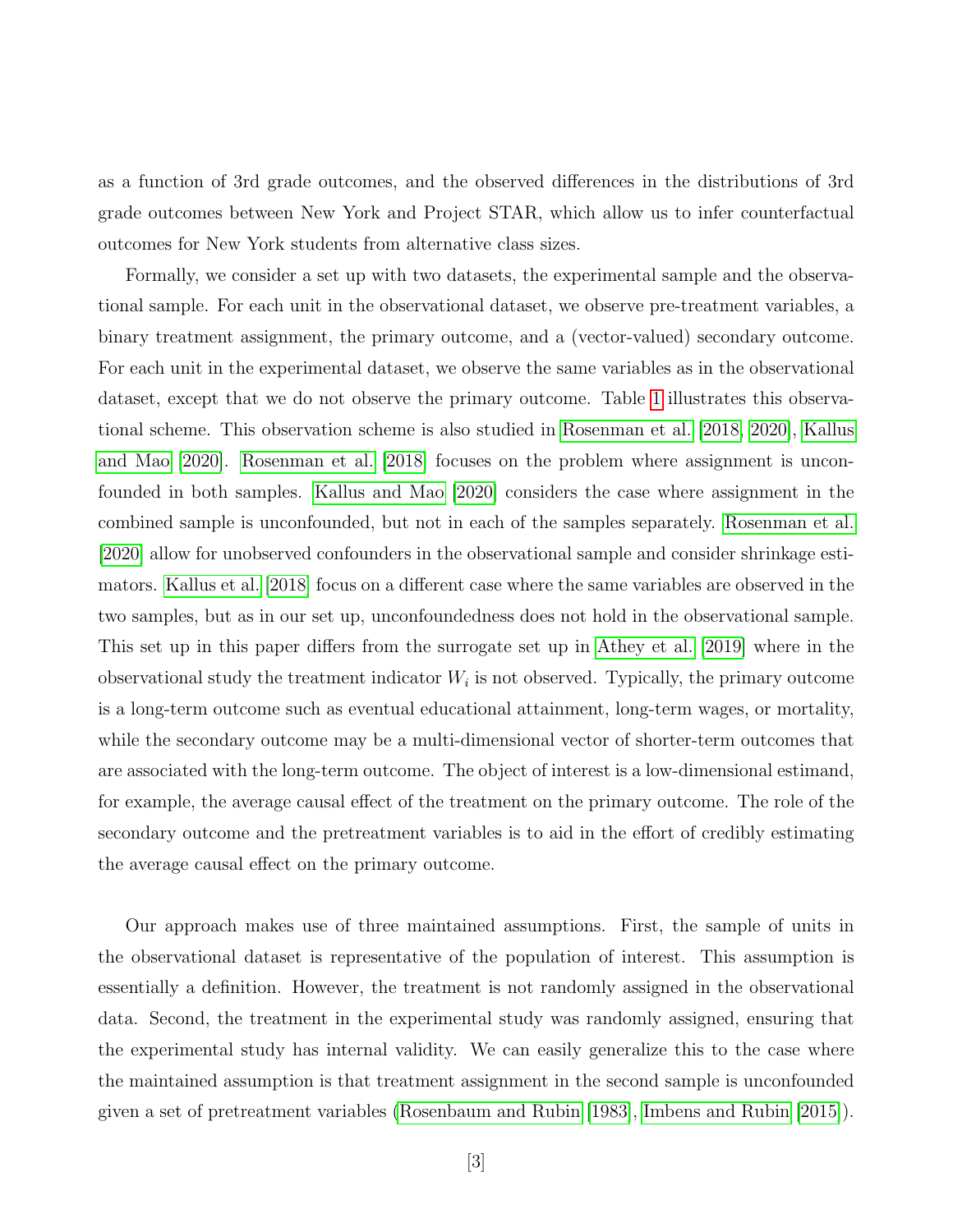| Units                                      | Sample<br>$G_i$ | Treatment Outcome Outcome<br>$W_i$ | $Y_i$ | $S_i$ | Primary Secondary Pretreatment<br>Variables<br>$X_i$ |
|--------------------------------------------|-----------------|------------------------------------|-------|-------|------------------------------------------------------|
| 1 to $N_{\rm E}$                           | Ε               |                                    |       |       |                                                      |
| $N_{\rm E}+1$ to $N_{\rm E}+N_{\rm O}$   O |                 |                                    |       |       |                                                      |

TABLE 1. OBSERVATION SCHEME:  $\checkmark$  is observed, ? is missing

In our application this assumption is satisfied by design. However, because the primary outcome is not observed in this data set, we cannot estimate the average effect of interest on the experimental sample alone. Third, we assume that the pretreatment variables capture the differences between the populations that the observational and experimental sample were drawn from, so that conditional on these pretreatment variables, estimates of the treatment effect in the experimental sample have external validity [\(Shadish et al.](#page-32-3) [\[2002\]](#page-32-3), [Hotz et al.](#page-30-3) [\[2005\]](#page-30-3)). However, these three maintained assumptions are not sufficient for identification of the average effect of the treatment on the primary outcome.

Our first contribution to this problem is to formulate a novel assumption, which we call "latent unconfoundedness." In combination with the maintained assumptions latent unconfoundedness allows for point-identification of the average causal effect of the treatment on the primary outcome in the observational study. The critical assumption is that the the unobserved confounders that affect both treatment assignment and the secondary outcome in the observational study are the same unobserved confounders that affect both treatment assignment and the primary outcome. Formally the assumption links (without the need for functional form assumptions) the biases in treatment-control differences in the secondary outcome (which can be estimated given the presence of the experimental data) to the biases in treatment-control comparisons in the primary outcome (which the experimental data are silent about) using a control function approach [\(Heckman](#page-30-4) [\[1979\]](#page-30-4), [Heckman and Robb](#page-30-5) [\[1985\]](#page-30-5), [Imbens and Newey](#page-31-4) [\[2009\]](#page-31-4), [Wooldridge\)](#page-32-4) that also bears some similarity to the Changes-In-Changes approach in [Athey and](#page-29-3) [Imbens](#page-29-3) [\[2006\]](#page-29-3). For a unit in the observational sample the control function is essentially the rank of the secondary outcome in the distribution of secondary outcomes in the experimental sample with the same treatment. The method makes use of the fact that under our main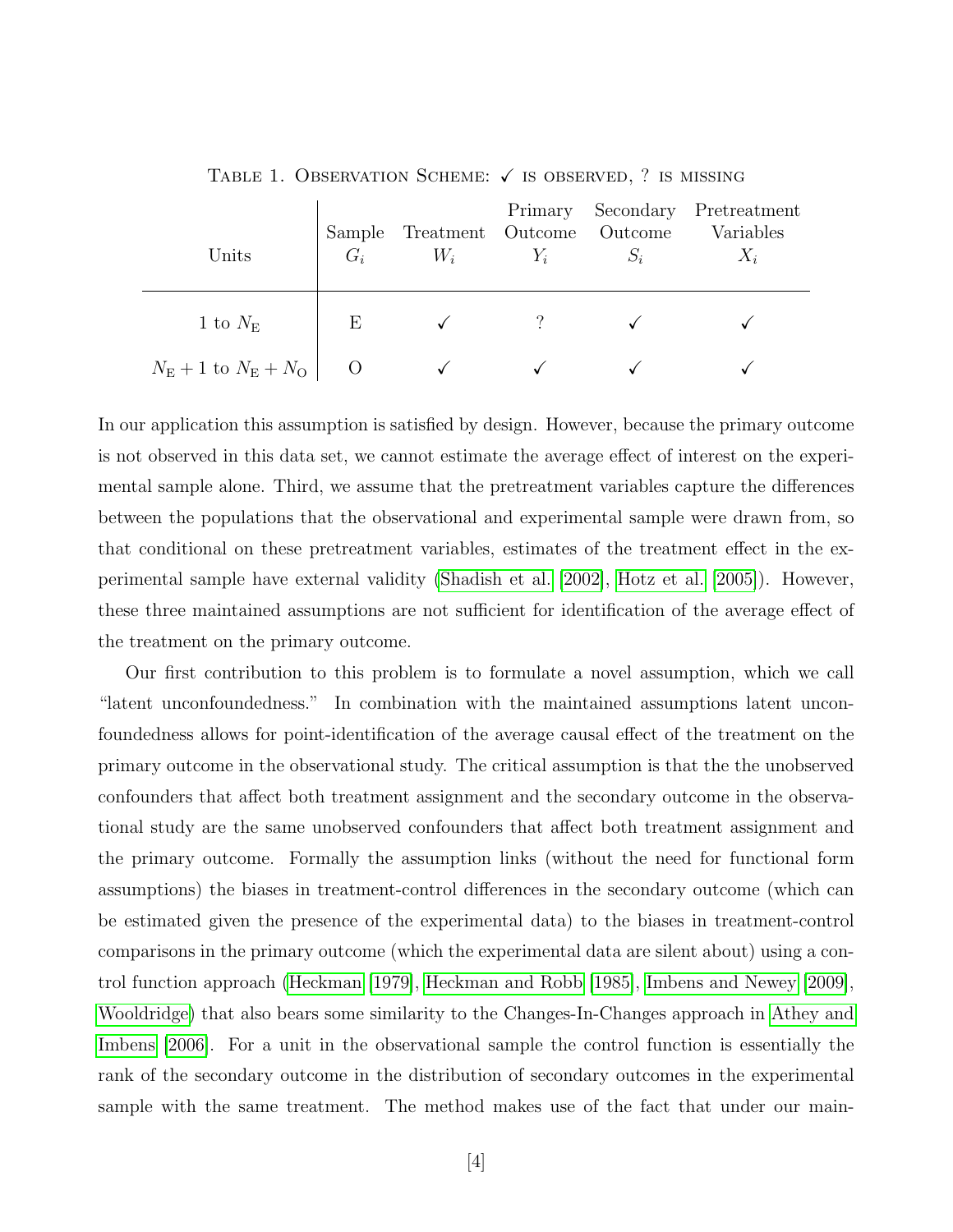tained assumptions, systematic differences in the estimated effect of the treatment between the experimental and observational sample must be due to violations of unconfoundedness in the observational data. In our second contribution, we propose three different approaches to estimation of the average treatment effect under the maintained assumptions in combinatio with latent uconfoundedness. The three approaches consist of  $(i)$  imputating the missing primary outcome in the experimental sample,  $(ii)$  weighting of the units in the observational sample to remove biases, and *(iii)* control function methods. Our analyses show how the presence of the experimental data can be systematically exploited to relax the assumption of unconfoundedness that is common in observational studies. In our third contribution we apply the new methods to obtain estimates of the effect of small class sizes on 8th grade test scores in New York. The combination of the New York data with the experimental Project STAR data leads to a positive estimates of the effect of small classes, whereas an analysis using only the New York data and assuming unconfoundedness leads to implausible negative estimates.

# <span id="page-5-0"></span>2 Two Examples

To lay out the conceptual issues at the heart of the current paper we considerin this section two simple examples in some detail. These two examples allow us to introduce the identifying assumptions and estimation strategies that are the main contribution of this paper.

### 2.1 Set Up

The basic set up is the same in both examples. Using the potential outcome set up developed for observational studies by [Rubin](#page-32-5) [\[1974\]](#page-32-5) (see [Imbens and Rubin](#page-31-3) [\[2015\]](#page-31-3) for a textbook discussion), let the pair of potential outcomes for this outcome for unit *i* be denoted by  $Y_i^{\text{P}}(0)$  and  $Y_i^{\text{P}}(1)$ , where the superscript "P" stands for "Primary". In many applications this is a long term outcome. The treatment received by unit i will be denoted by  $W_i \in \{0, 1\}$ . There is also a secondary outcome, possibly a short term outcome, with the pair of potential outcomes for unit *i* denoted by  $Y_i^{\rm S}(0)$  and  $Y_i^{\rm S}(1)$ , where the superscript "S" stands for "Secondary". In the two examples both the primary and secondary outcomes are scalars, but in applications the secondary outcome is likely to be vector-valued. The realized values for the primary and secondary outcomes are  $Y_i^{\text{P}} \equiv Y_i^{\text{P}}(W_i)$  and  $Y_i^{\text{S}} \equiv Y_i^{\text{S}}(W_i)$ . We are interested in the average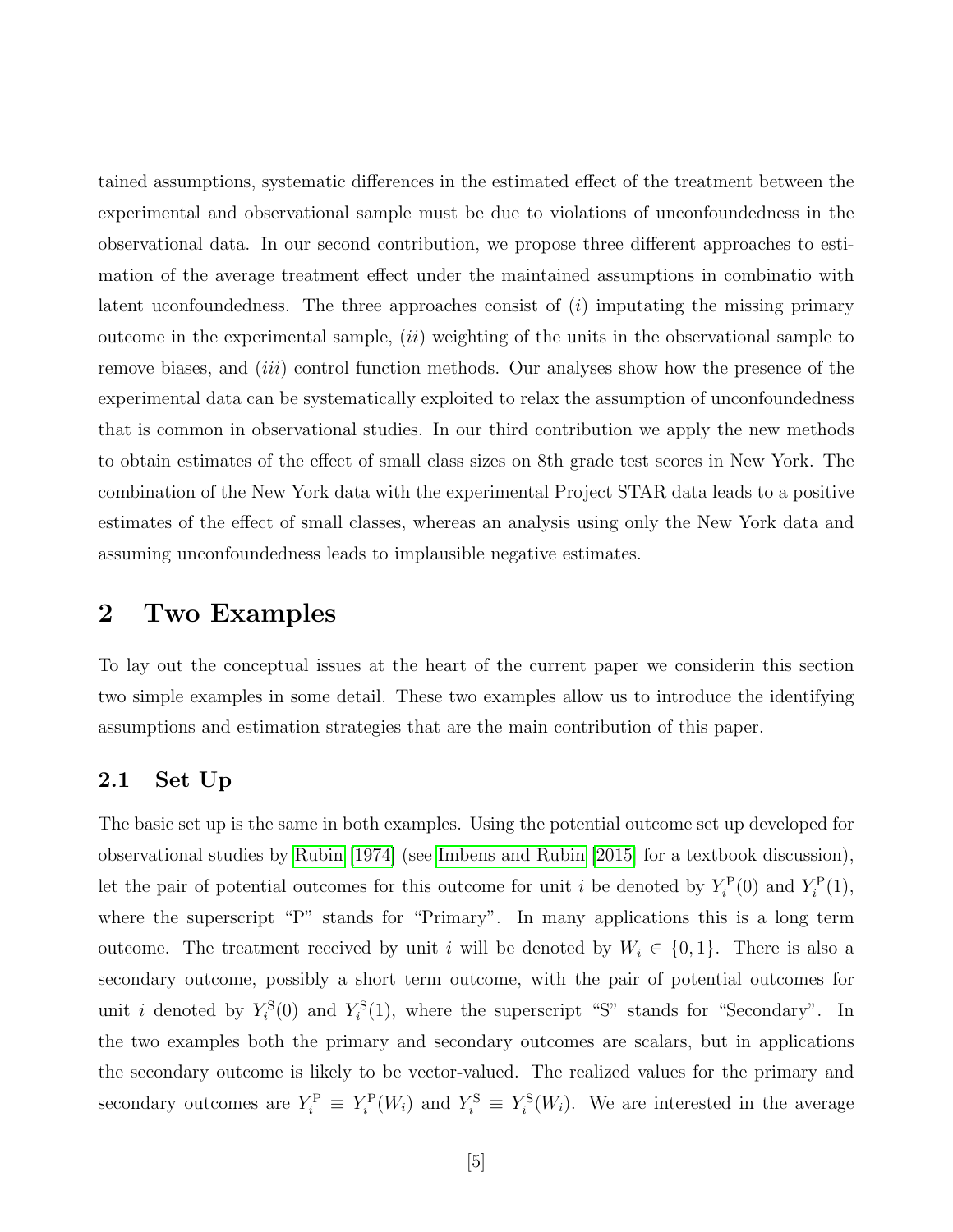treatment effect on the primary outcome,

$$
\tau^{\mathcal{P}} \equiv \mathbb{E}\left[Y_i^{\mathcal{P}}(1) - Y_i^{\mathcal{P}}(0)\right],\tag{2.1}
$$

although other estimands such as the average effect on the treated can be accomodated in this set up. The average effect on the secondary outcome,  $\tau^{\rm S} \equiv \mathbb{E}\left[Y^{\rm S}_i(1) - Y^{\rm S}_i(0)\right]$ , is for the purpose of the current study not of intrinsic interest.

We have two samples to draw on for estimation of  $\tau^P$ . In that sense the set up connects to the literature on combining data sets, e.g., [Hotz et al.](#page-30-3) [\[2005\]](#page-30-3), [Pearl et al.](#page-32-6) [\[2014\]](#page-32-6), [Ridder and](#page-32-7) [Moffitt](#page-32-7) [\[2007\]](#page-32-7). The first sample is from an observational study. It is a random sample from the population of interest. The concern is that the assignment mechanism may be confounded. For all units in this observational sample we observe the triple  $(W_i, Y_i^S, Y_i^P)$ , The second sample is a possibly selective sample from the same population, with the assignment completely random. For all units in this experimental sample we observe the pair  $(W_i, Y_i^{\rm S})$ , but not the primary outcome. The motivation for considering this setting is that it is often expensive to conduct randomized experiments, and it may not be feasible to observe the primary outcome in the experiment.

Let  $G_i \in \{E, O\}$ , be the indicator for the subpopulation or group a unit is drawn from. Then we can think of the combined sample as a random sample of size  $N$  from an artificial super-population for which we observe the quadruple  $(W_i, G_i, Y_i^S, Y_i^P \mathbf{1}_{G_i=0})$ , where  $\mathbf{1}_{G_i=0}$  is a binary indicator, equal to 1 if  $G_i = O$  and equal to 0 if  $G_i = E$ .

### 2.2 A Binary Outcome Example

For the purpose of the first example in this section, we assume both the secondary and primary outcome are binary,  $Y_i^{\text{P}}(w), Y_i^{\text{S}}(w) \in \{0, 1\}$  for  $w \in \{0, 1\}$ . For expositional reasons we also assume in this section that there are no pretreatment variables.

Define for all outcome types  $t \in \{S, P\}$ , all groups  $g \in \{E, O\}$ , and all treatment levels  $w \in \{0, 1\}$  the sample averages and sample sizes

$$
\overline{Y}^{t,g}_w \equiv \frac{1}{N_w^g} \sum_{i=1}^N Y^t_i \mathbf{1}_{G_i = g, W_i = w}, \quad \text{and} \quad N_w^g \equiv \sum_{i=1}^N \mathbf{1}_{G_i = g, W_i = w}.
$$

Assuming that  $N_0^{\rm O}$ ,  $N_1^{\rm O}$ ,  $N_0^{\rm E}$ , and  $N_1^{\rm E}$  are all positive, six of the eight average outcomes  $\overline{Y}^{t,g}_w$ w are well-defined and can be calculated from the data,  $\overline{Y}^{P,O}_{0}$  $_0^{\text{P,O}}, \overline{Y}_1^{\text{P,O}}$  $_1^{\text{P,O}}, \overline{Y}_0^{\text{S,O}}$  $_0^{\text{S,O}}, \overline{Y}_1^{\text{S,O}}$  $_{1}^{\text{S,O}},\overline{Y}_{0}^{\text{S,E}}$  $_{0}^{\text{S,E}},$  and  $\overline{Y}_{1}^{\text{S,E}}$ .,ມ<br>1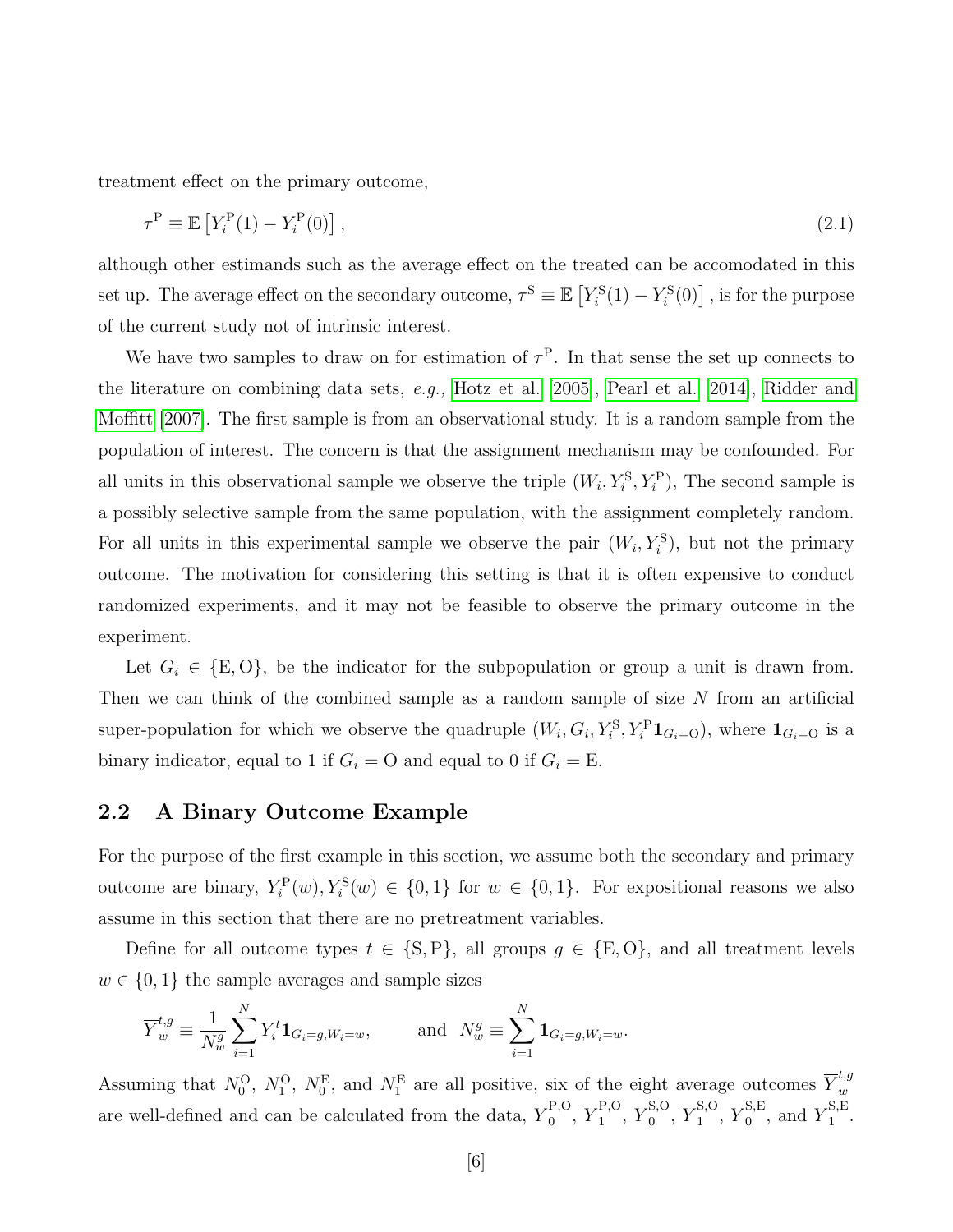The remaining two,  $\overline{Y}^{\text{P,E}}_0$  $_{0}^{\mathrm{P},\mathrm{E}}$  and  $\overline{Y}_{1}^{\mathrm{P},\mathrm{E}}$  $\frac{1}{1}$  are not well-defined because we do not observe the primary outcome in the experimental sample.

#### 2.2.1 Using the Two Samples Separately

Let us first consider estimation of  $\tau^{\text{P}}$  and  $\tau^{\text{S}}$  using one sample at a time. Using only the experimental sample there is no way to estimate the average treatment effect on the primary outcome, because this sample does not contain any information on the primary outcome. We can estimate the average effect on the secondary outcome, using the experimental sample, as

$$
\hat{\tau}^{\text{S,E}} = \overline{Y}_1^{\text{S,E}} - \overline{Y}_0^{\text{S,E}}.
$$

This estimator  $\hat{\tau}^{S,E}$  would be unbiased for  $\tau^S$  if the experimental sample had external validity and could be considered a random sample from the population of interest (formally, if  $G_i \perp \!\!\! \perp$  $(Y_i(0), Y_i(1))$ , what [Hotz et al.](#page-30-3) [\[2005\]](#page-30-3) call location unconfoundedness), but would not necessarily be so otherwise.

Using only the observational sample the natural estimator for the average causal effect on the primary and secondary outcomes would be

$$
\hat{\tau}^{P,O} = \overline{Y}_1^{P,O} - \overline{Y}_0^{P,O},
$$
 and  $\hat{\tau}^{S,O} = \overline{Y}_1^{S,O} - \overline{Y}_0^{S,O},$ 

respectively. For these estimators to be consistent for the average causal effect of the treatment on the primary and secondary outcomes we would need something like unconfoundedness, which, in the absence of pretreatment variables, corresponds to:

$$
W_i \perp \!\!\!\perp \left( Y_i^{\rm S}(0), Y_i^{\rm S}(0), Y_i^{\rm P}(0), Y_i^{\rm P}(0) \right) \Big| G_i = 0.
$$

With only the observational sample, there is not much in terms of alternatives for obtaining point estimates of the average treatment effect on the primary and secondary outcomes.

#### 2.2.2 Combining the Two Samples

Now consider estimation of  $\tau^S$  in the presence of both experimental and observational samples. In this case we have two distinct estimators for  $\tau^S$ , namely  $\hat{\tau}^{S,E}$  and  $\hat{\tau}^{S,O}$ . If we find no difference between  $\hat{\tau}^{S,E}$  and  $\hat{\tau}^{S,O}$ , or at least no statistically significant difference, then both would appear to be reasonable estimates. We might improve the precision of either estimator by combining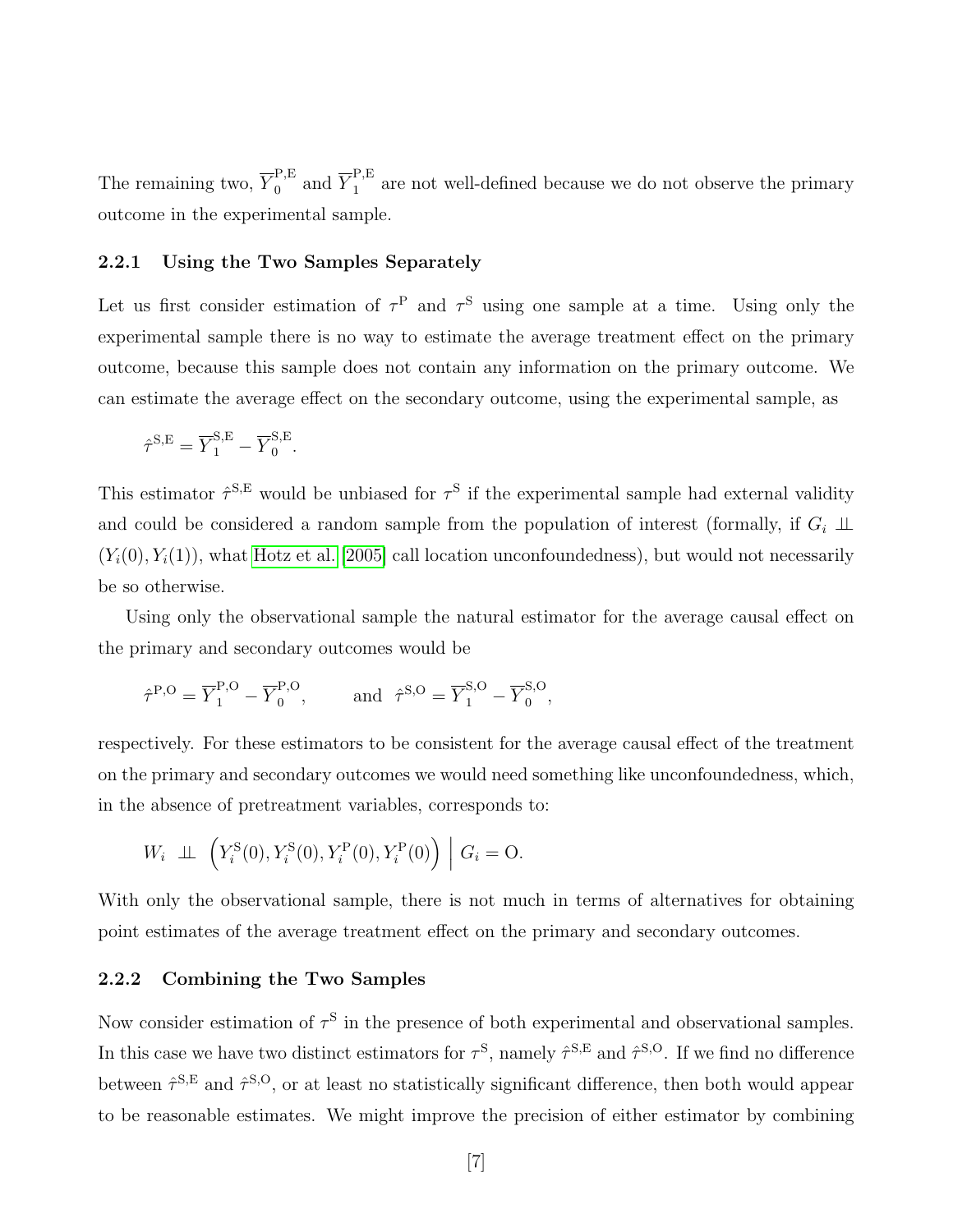them efficiently (e.g., [Rosenman et al.](#page-32-0) [\[2018,](#page-32-0) [2020\]](#page-32-1), [Kallus and Mao](#page-31-1) [\[2020\]](#page-31-1)). However, if we find a substantial and statistically significant difference between the two, we can infer that either the assignment in the observational sample is not random (unconfoundedness does not hold), or the experimental sample is not a random sample from the population of interest (no external validity). In that case there may still be efficiency gains in combining the data, as discussed in [Rosenman et al.](#page-32-1) [\[2020\]](#page-32-1). However, in large samples the two estimators will be converging to different limits. There is no information in the data to determine whether unconfoundedness in the observational sample, or external validity in the experimental sample, is violated. Note that these assumptions are of a very different nature. The researcher has to use a priori arguments to choose between  $\hat{\tau}^{S,E}$  and  $\hat{\tau}^{S,O}$  and the corresponding assumptions. Choosing for  $\hat{\tau}^{S,E}$  would imply being less concerned with the external validity of the experimental sample, wherease the choice for  $\hat{\tau}^{S,O}$  would imply that the internal validity of the observational study would be viewed as less of a concern. In many cases researchers have argued for the primacy of internal validity over external validity (e.g., [Shadish et al.](#page-32-3) [\[2002\]](#page-32-3), [Imbens](#page-31-5) [\[2010\]](#page-31-5)), though others have argued against that perspective (e.g., [Manski](#page-31-6) [\[2013\]](#page-31-6), [Deaton](#page-30-6) [\[2010\]](#page-30-6)). If one prefers  $\hat{\tau}^{\text{S,O}}$  (downplaying the concerns about internal validity of the observational sample), the natural estimator for  $\tau^{\text{P}}$ is  $\hat{\tau}^{P,O}$ , and there is little use for the experimental sample. However, if the researcher prefers  $\hat{\tau}^{\text{S,E}}$ , the question arises how to estimate  $\tau^{\text{P}}$ .

The current paper is concerned with this question. We take the position that there is an *a priori* preference for  $\hat{\tau}^{S,E}$  over  $\hat{\tau}^{S,O}$ , possibly after accounting for differences in covariate distributions to deal with some of the external validity concerns [\(Hotz et al.](#page-30-3) [\[2005\]](#page-30-3)). Then we address the main question of how to adjust the estimator  $\hat{\tau}^{P,O}$  to take into account the difference between  $\hat{\tau}^{\text{S},\text{O}}$  and  $\hat{\tau}^{\text{S},\text{E}}$ , Conceptually there are multiple natural ways of doing so. We discuss three of these ways. The first one is based on imputation of the missing primary outcomes in the experimental sample. The second one is based on weighting the units in the observational sample. The third one is based on a control function approach. In this simple nonparametric case with binary outcomes the three approaches lead to identical point estimates .

#### 2.2.3 Imputation

The first approach is to take a missing data perspective on the primary  $Y_i^{\text{P}}$  in the experimental sample and impute these missing values using the observational sample. Consider unit  $i$  in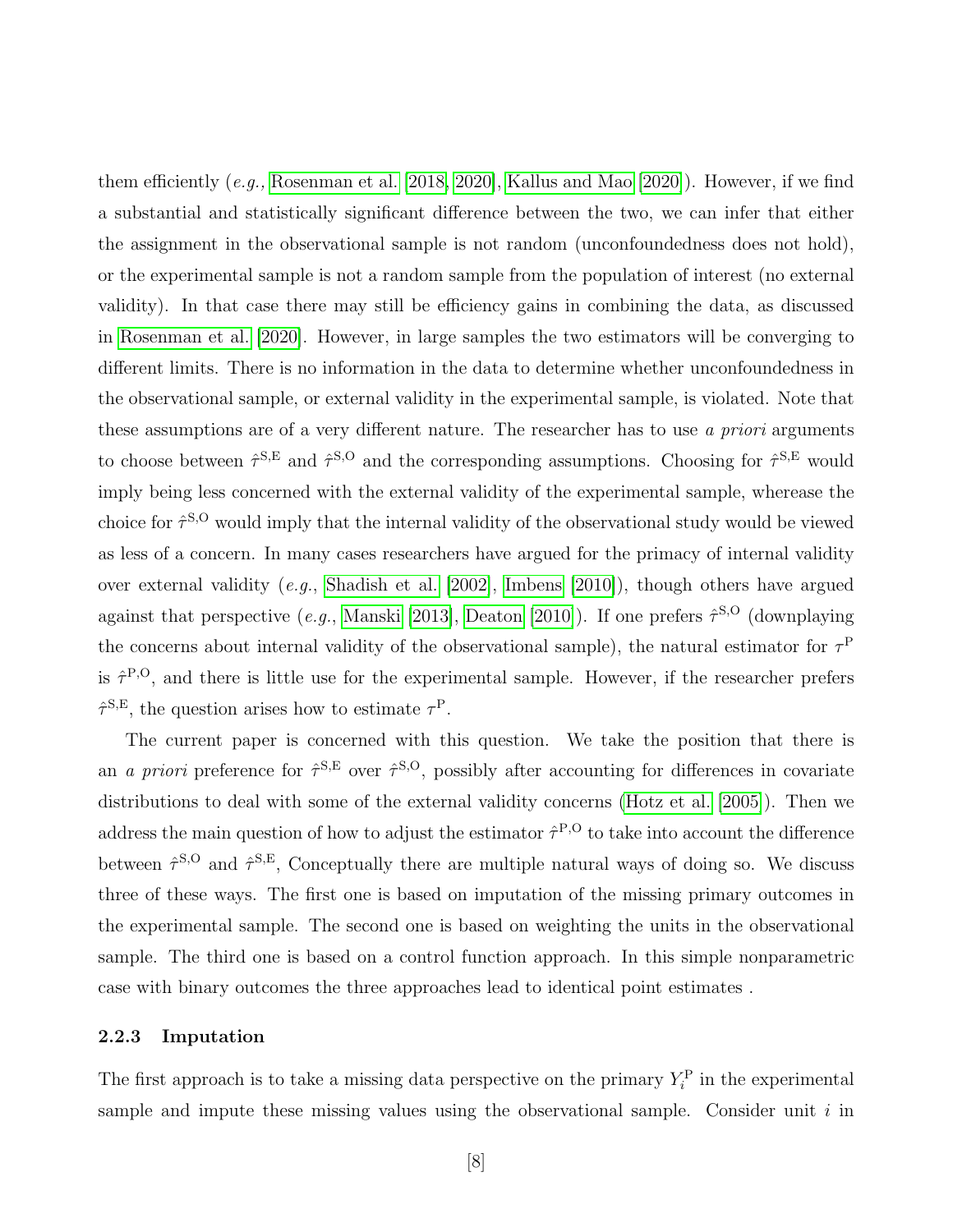the experimental sample with  $W_i = w$  and  $Y_i^S = y^S$ . Assuming the missing data on  $Y_i^P$  are missing at random (e.g., [Rubin](#page-32-8) [\[1976\]](#page-32-8), [Little and Rubin](#page-31-7) [\[2019\]](#page-31-7), [Rubin](#page-32-9) [\[2004\]](#page-32-9)) suggests using the distribution of  $Y_i^{\text{P}}$  among units in the observational sample with  $W_i = w$  and  $Y_i^{\text{S}} = y^{\text{S}}$  to impute the missing values. If we are interested in estimating the average effect, we can just use the average value of  $Y_i^{\text{P}}$  in this subsample as the imputed value. Denote this average value for all values of  $y^S$  and w by:

$$
\overline{Y}_{w,y^{\mathrm{S}}}^{\mathrm{P},\mathrm{O}} = \sum_{i=1}^{N} \mathbf{1}_{G_i=\mathrm{O},W_i=w,Y^{\mathrm{S}}_i=y^{\mathrm{S}}} Y^{\mathrm{P}}_i \Big/ \sum_{i=1}^{N} \mathbf{1}_{G_i=\mathrm{O},W_i=w,Y^{\mathrm{S}}_i=y^{\mathrm{S}}}.
$$

The imputed value for  $Y_i^{\text{P}}$  for unit i in the experimental sample is then the average of  $Y_j^{\text{P}}$  in the observational sample over all units j with the same treatment level,  $W_j = W_i$ , and the same value for the secondary outcome,  $Y_j^{\rm S} = Y_i^{\rm S}$ :

$$
\hat{Y}_i^{\text{P}} = \overline{Y}_{W_i,Y_i^{\text{S}}}^{\text{P,O}}.
$$

Then the imputation estimator for  $\tau^{\text{P}}$  is the difference in average imputed values in the experimental sample by treatment status, leading to the first estimator for  $\tau^P$ :

$$
\hat{\tau}^{\text{P,imp}} \equiv \frac{1}{N_1^{\text{E}}} \sum_{i:G_i = \text{E}} W_i \overline{Y}_{W_i, Y_i^{\text{S}}}^{\text{P,O}} - \frac{1}{N_0^{\text{E}}} \sum_{i:G_i = \text{E}} (1 - W_i) \overline{Y}_{W_i, Y_i^{\text{S}}}^{\text{P,O}}.
$$
\n(2.2)

#### 2.2.4 Weighting

The second approach to using the experimental secondary outcomes is to reweight the observational sample where we do observe the primary outcome. Consider the  $N_w^{\rm O}$  units in the observational sample with  $W_i = w$ . The fraction of those treated units in the observational study with secondary outcome  $Y_i^{\rm S} = 1$  is  $\hat{p}_w^{\rm S,O} = \sum_{i:G_i={\rm O},W_i=w} Y_i^{\rm S}/\sum_{i:G_i={\rm O},W_i=w} 1$ . The experimental study tells us this fraction would have been approximately  $\hat{p}_w^{\text{S,E}} = \sum_{i:G_i = \text{E}, W_i = w} Y_i^{\text{S}} / \sum_{i:G_i = \text{E}, W_i = w} 1$ , had the treatment been randomly assigned. The comparison  $\hat{p}_w^{\text{S,O}}$  versus  $\hat{p}_w^{\text{S,E}}$  reflects on the possible violation of the unconfoundedness assumption in the observational sample. We can give these units a weight  $\lambda_{w,1} = \hat{p}_w^{\text{S,E}}/\hat{p}_w^{\text{S,O}}$  to adjust for the bias stemming from such violations. Similarly, units with treatment  $W_i = w$  and  $Y_i^{\rm S} = 0$  would be given a weight  $\lambda_{w,0} = (1 - \hat{p}_w^{\rm S,E})/(1 - \hat{p}_w^{\rm S,O})$ . We then use these to estimate the average effect on the primary outcome as the difference of weighted averages of the treated and control outcomes in the observational sample, leading to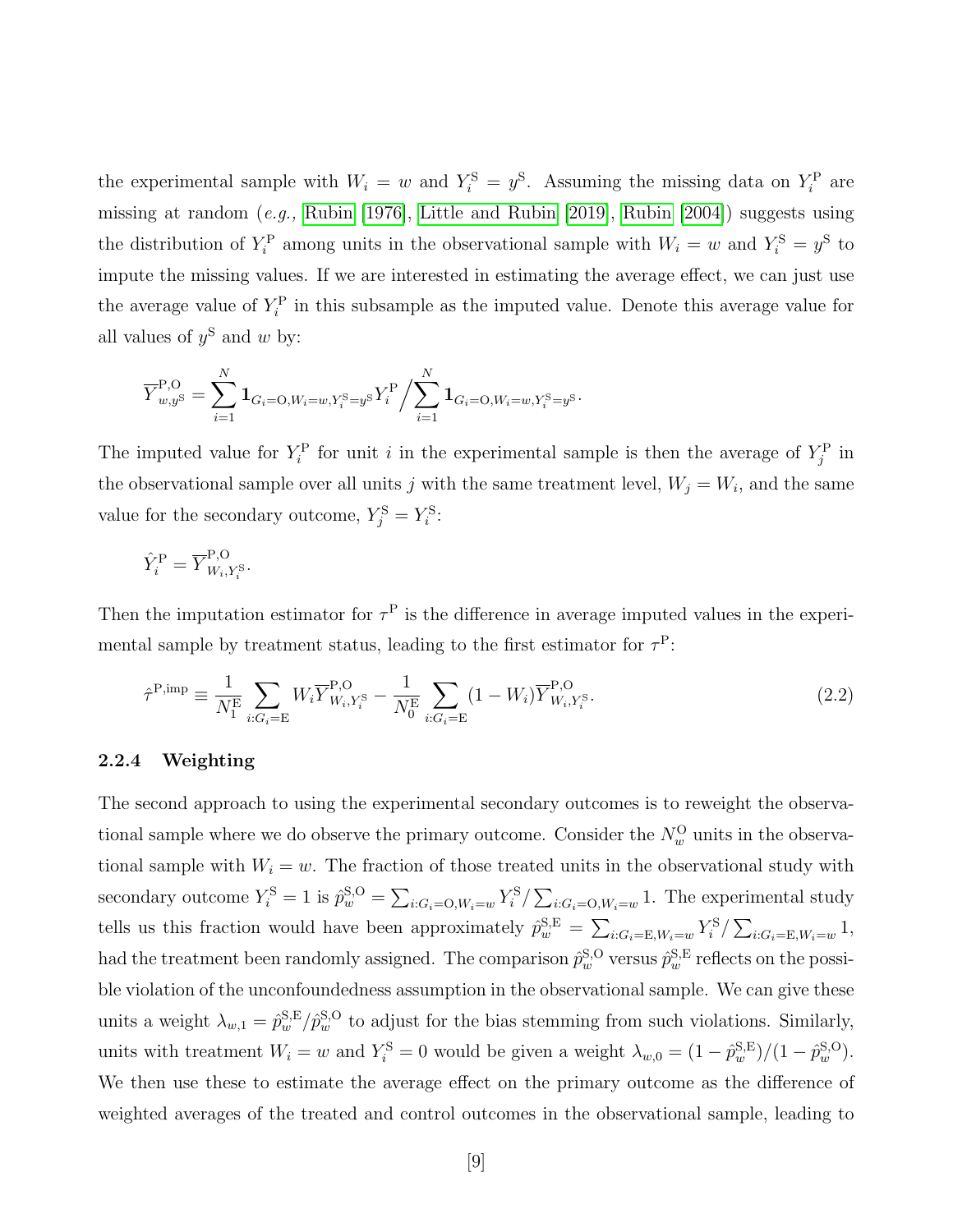the second estimator:

$$
\hat{\tau}^{\text{P,weight}} \equiv \frac{\sum_{G_i=0} \lambda_{1,Y_i^{\text{S}}} W_i Y_i^{\text{P}}}{\sum_{G_i=0} \lambda_{1,Y_i^{\text{S}}} W_i} - \frac{\sum_{G_i=0} \lambda_{0,Y_i^{\text{S}}}(1 - W_i) Y_i^{\text{P}}}{\sum_{G_i=0} \lambda_{0,Y_i^{\text{S}}}(1 - W_i)}.
$$
\n(2.3)

Simple algebra shows that the two estimators are identical,  $\hat{\tau}^{P,imp} = \hat{\tau}^{P,weight}$ . This algebraic result relies on the outcome model and the weights being fully nonparametric in this simple example with the secondary outcome taking on only two values. In settings with the secondary outcome continuous, the two approaches will generally give different answers in finite samples.

### 2.3 A Control Function Approach in a Linear Model Setting

In our second example we consider a simple linear model that exhibits most clearly some of the key features of the approach in the current paper. Suppose we have a linear model for the secondary potential outcomes with a constant treatment effect:

$$
Y_i^{\rm S}(0) = X_i^{\rm T} \gamma^{\rm S} + \alpha_i^{\rm S}, \qquad Y_i^{\rm S}(1) = Y_i^{\rm S}(0) + \tau^{\rm S}.
$$

This models holds for both the experimental and observational samples. The properties of the unobserved component  $\alpha_i^S$  are key, and they may differ in the two samples. In the experimental sample the randomization guarantees that we have the following conditional independence:

$$
W_i \perp \perp \alpha_i^{\rm S} \mid X_i, G_i = {\rm E}.
$$

In fact the randomization implies even stronger conditions, but we do not need those here. In the observational study we do not in general have the same conditional independence:

$$
W_i \not\perp \!\!\!\perp \alpha_i^{\rm S} \mid X_i, G_i = {\rm O}.
$$

This randomization in the experimental sample implies that we can estimate the parameters of the model for the secondary outcome,  $\tau^S$  and  $\gamma^S$ , by least squares regression of  $Y_i^S$  on  $W_i$  and  $X_i$  using only the data from the experimental sample. In other words, the conditional mean of  $Y_i^{\rm S}$  given  $W_i$  and  $X_i$  has a causal interpretation as a function of  $W_i$  in the experimental sample, but not in the observational sample.

Now consider the primary outcome. We specify a similar linear model for the primary outcome, but allow the coefficients to be different from those of the model for the secondary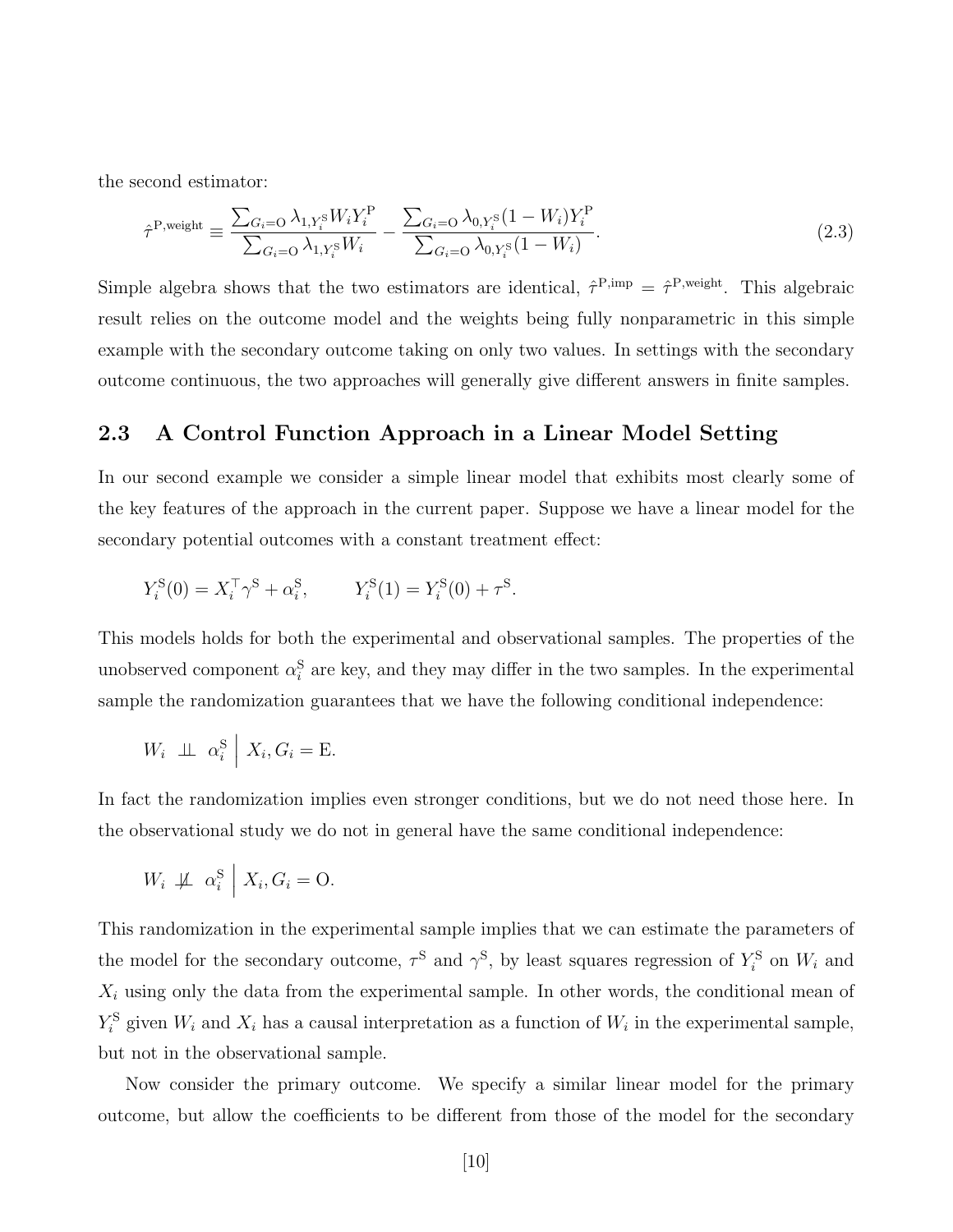outcome,

$$
Y_i^{\rm P}(0) = X_i^{\rm T} \gamma^{\rm P} + \alpha_i^{\rm P}, \qquad Y_i^{\rm P}(1) = Y_i^{\rm P}(0) + \tau^{\rm P}.
$$

Again the concern is that in the observational sample the unobserved component might be correlated with the treatment:

$$
W_i \not\perp \!\!\!\perp \alpha_i^{\mathrm{P}} \mid X_i, G_i = \mathrm{O}.
$$

Such a correlation would imply that a linear regression of  $Y_i^{\text{P}}$  on  $W_i$  and  $X_i$  using the data from the observational sample would not be consistent for the causal effect  $\tau^{\text{P}}$  because of endogeneity of  $W_i$ . Now a key assumption is that there is a relationship between the short term and long term unobserved components  $\alpha_i^P$  and  $\alpha_i^P$  that allows us to remove the endogeneity bias in the long term relationship using the difference between the short term results for the experimental and observational data using a control function approach [\(Heckman and Robb](#page-30-5) [\[1985\]](#page-30-5), [Imbens](#page-31-4) [and Newey](#page-31-4) [\[2009\]](#page-31-4), [Kline and Walters](#page-31-8) [\[2019\]](#page-31-8)). The key assumption that links the endogeneity problems for the primary and secondary outcomes is

<span id="page-11-0"></span>
$$
\alpha_i^{\mathcal{P}} = \delta \alpha_i^{\mathcal{S}} + \varepsilon_i^{\mathcal{P}}, \qquad \text{with } W_i \perp \!\!\! \perp \varepsilon_i^{\mathcal{P}} \mid X_i, \alpha_i^{\mathcal{S}}, G_i = \mathcal{O}. \tag{2.4}
$$

Later we relax this assumption to remove the functional form dependence, but for the moment let us focus on this version with linearity and additivity. The key is that the residual for the primary outcome,  $\alpha_i^{\rm P}$ , is related to the residual for the secondary outcome,  $\alpha_i^{\rm S}$ , with the remainder,  $\alpha_i^{\text{P}} - \mathbb{E}[\alpha_i^{\text{P}} | \alpha_i^{\text{S}}]$  unrelated to the treatment.

Let us show in some detail how this assumptions aids in the identification of  $\tau^{\text{P}}$  in this linear example. First, we can estimate  $\tau^S$  and  $\gamma^S$  from the experimental sample by linear regression. Denote these least squares estimates by  $\hat{\tau}^S$  and  $\hat{\gamma}^S$ . Then we can estimate the residual  $\alpha_i^S$  for the units in the observational sample as

<span id="page-11-1"></span>
$$
\hat{\alpha}_i^{\mathbf{S}} = Y_i^{\mathbf{S}} - W_i \hat{\tau}^{\mathbf{S}} - X_i^{\top} \hat{\gamma}^{\mathbf{S}}.\tag{2.5}
$$

If this model is correct, and if the assignment to treatment in the observational sample were random, and finally, if the observational and experimental samples were randomly drawn from the same population, the population value of these residuals  $\alpha_i^S$  would have mean zero and be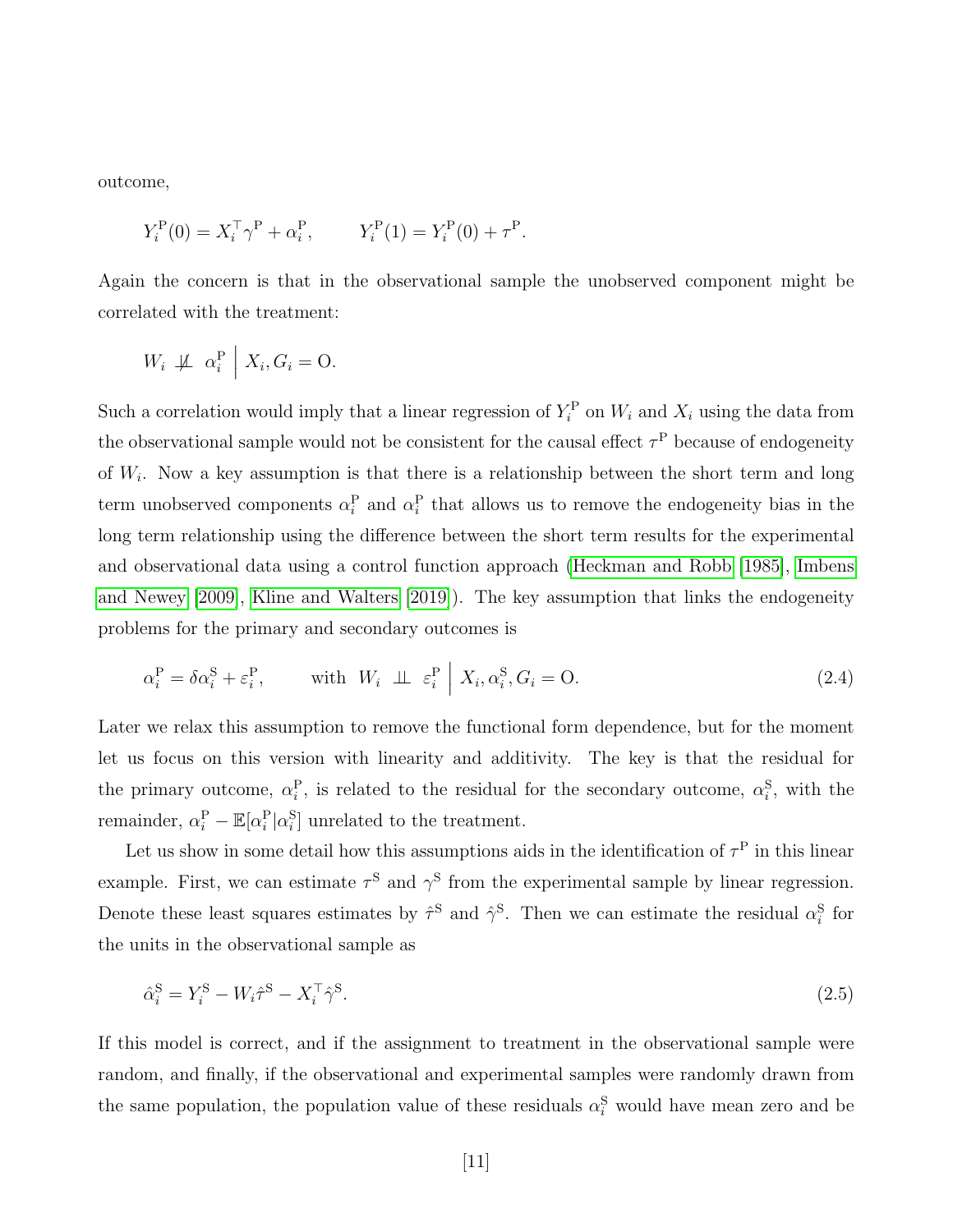uncorrelated with the treatment indicator in the observational sample. The presence of nonzero association of this residuals and the treatment is exploited to adjust the estimates of the treatment effect on the primary outcome. We can do so by including this residual as a control variable in the least squares regression with the long term outcome as the dependent variable, using the observational data. The key insight is that we can use the linear representation in [\(2.4\)](#page-11-0) to write the long te outcome as:

<span id="page-12-0"></span>
$$
Y_i^{\mathcal{P}} = W_i \tau + X_i^{\top} \gamma + \delta \alpha_i^{\mathcal{S}} + \varepsilon_i^{\mathcal{P}}, \qquad \text{with } W_i \perp \!\!\! \perp \varepsilon_i^{\mathcal{P}} \Big| X_i, \alpha_i^{\mathcal{S}}, G_i = \mathcal{O}. \tag{2.6}
$$

Therefore this regression will lead to a consistent estimator for  $\tau^P$  under the current assumptions.

To further develop intuition for the control function approach, consider the example where the primary and secondary outcomes are eight and third grade test scores, and the treatment is class size. Using the experimental sample we estimate the the average effect of the class size on third grade scores. We then calculate the residuals in the observational study. We may find that the residuals are larger on average for the treated individuals than for the control individuals. This suggests that the treatment assignment in the observational sample was correlated with the third grade potential outcomes, with individuals with high values for the potential outcomes more likely to be in the treatment group. We then use that information to compare eighth grade scores for individuals with the same residuals, so we adjust for the original non-random selection into treatment.

# 2.4 The Connection Between the Imputation and Control Function Approaches

The control function approach to dealing with the endogeneity of the treatment in the observational study we used in the second example may appear at first sight to be conceptually quite different from the weighting and imputation approaches in the first example. In fact the two approaches are closely related. Consider the imputation of  $Y_i^{\text{P}}$  for a unit in the experimental sample given the linear model. Substituting for  $\alpha_i^S$  using Equation [\(2.5\)](#page-11-1) into Equation [\(2.6\)](#page-12-0) implies that we can write for the primary outcome in the observational sample:

$$
Y_i^{\rm P} = W_i \beta + X_i^{\top} \lambda + \delta Y_i^{\rm S} + \varepsilon_i,
$$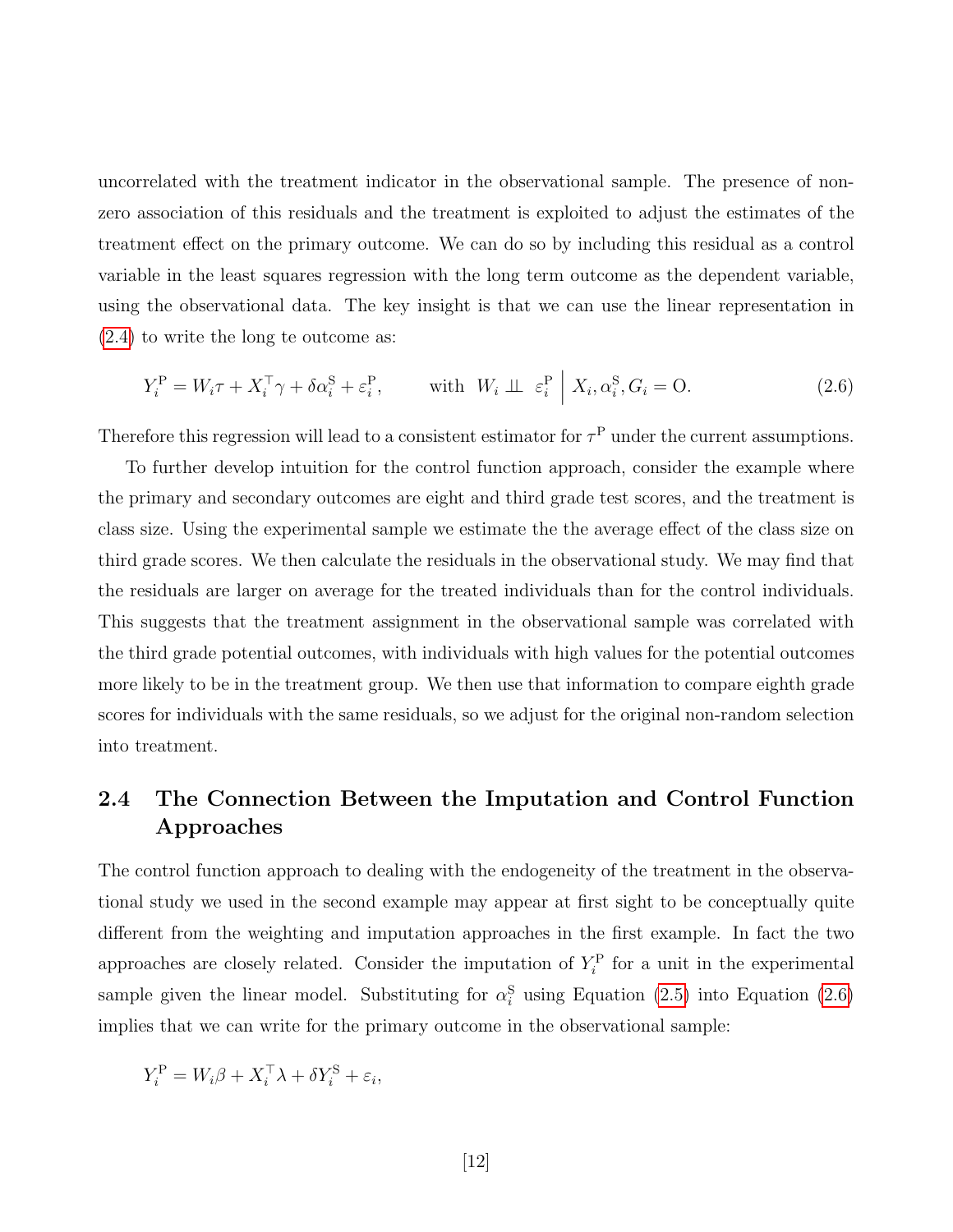where

$$
\beta = \tau^P - \delta \tau^S
$$
, and  $\lambda = \gamma^P - \delta \gamma^S$ .

Hence the imputed value for  $Y_i^{\text{P}}$  in the experimental sample using the estimated parameters from the observational sample leads to (ignoring estimating error)

$$
\hat{Y}_i^{\mathrm{P}} = W_i \beta + X_i^{\top} \lambda + \delta Y_i^{\mathrm{S}}.
$$

Using the omitted variable bias formula it is easy to see that regressing this imputed value  $\hat{Y}_i^{\text{P}}$ on  $W_i$  and  $X_i$  (but omitting  $Y_i^{\text{S}}$ ), in the experimental sample, leads to

$$
\hat{Y}_i^{\mathrm{P}} = W_i \bar{\beta} + X_i^{\top} \bar{\lambda} + \varepsilon_i, \qquad \text{ with } \ \bar{\beta} = \beta + \delta \beta^{\mathrm{S}} = \tau^{\mathrm{P}}.
$$

Thus, the coefficient on  $W_i$  in this regression of the imputed primary outcome on the treatment and the pretreatment variables is consistent for the causal effect of the treatment on the primary outcome.

# 3 The General Case

The two examples in the preceeding section convey much of the intuition for our approach. The key assumption in the linear case is [\(2.4\)](#page-11-0), which connects the bias in causal estimates for the primary and secondary outcomesin the observational sample. Making such assumptions allows us improve upon estimates for  $\tau^{\text{P}}$  based on the observational sample alone. What we do in this section is generalize the first example to the case where  $(i)$  the secondary and primary outcomes may be continuous and  $(ii)$  the secondary outcome may be vector-valued, and  $(iii)$ where pre-treatment variables are present. We also generalize the control function approach to  $(i)$  the nonlinear case, and  $(ii)$  the case with multiple secondary outcomes in order to allow the critical assumptions to be weakened. We present the formal assumptions that justify the weighting and imputation estimators, and present their general forms and how they relate to the control function approach.

### 3.1 The Set Up

We are interested in causal estimands defined for the population of interest. At a general level such estimands include simple average treatment effects, but more generally also the average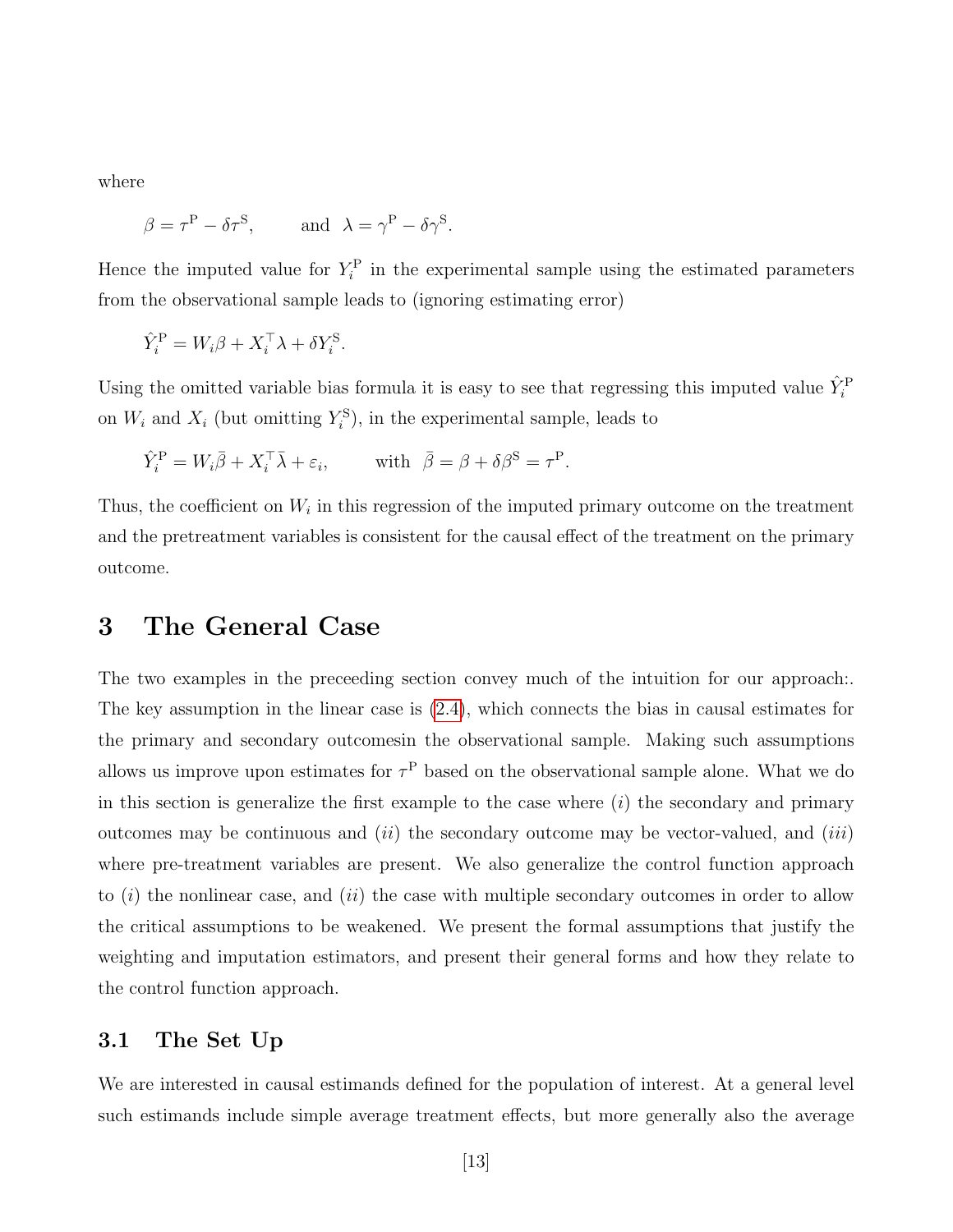effect of a policy that assigns the treatment to individuals in this population on the basis of covariates (e.g., [Manski](#page-31-9) [\[2004\]](#page-31-9), [Dehejia](#page-30-7) [\[2005\]](#page-30-7), [Hirano and Porter](#page-30-8) [\[2009\]](#page-30-8), [Athey and Wager](#page-29-4) [\[2017\]](#page-29-4), [Zhou et al.](#page-32-10) [\[2018\]](#page-32-10)).

Define

$$
\tau_g^t \equiv \mathbb{E}\left[Y_i^t(1) - Y_i^t(0) \middle| G_i = g\right],\tag{3.1}
$$

is the average effect of the treatment on outcome  $t \in \{S, P\}$  for group  $g \in \{O, E\}$ . The superscripts on the estimands denote the outcome, and subscripts denote the population. The primary estimand we focus on in this paper is the average effect of the treatment on the long term outcome in the observational study population:

$$
\tau \equiv \tau_0^{\rm P} \equiv \mathbb{E}\left[Y_i^{\rm P}(1) - Y_i^{\rm P}(0)\right| G_i = O\right],\tag{3.2}
$$

where we drop the subscript and superscript to simplify the notation.

It will be useful to have notation for the following three conditional expectations that differ in their conditioning sets:

$$
\mu(t, w, x, g) = \mathbb{E}\left[Y_i^t(w) \, | \, W_i = w, X_i = x, G_i = g\right],\tag{3.3}
$$

$$
\psi(t, w, x, g) \equiv \mathbb{E}\left[Y_i^t(w) \middle| X_i = x, G_i = g\right],\tag{3.4}
$$

and

$$
\kappa(w, x, g, y^{\rm S}) = \mathbb{E}\left[Y_i^{\rm P}(w) \,|\, W_i = w, X_i = x, Y_i^{\rm S} = y^{\rm S}, G_i = g\right],\tag{3.5}
$$

for  $t \in \{S, P\}$ ,  $w \in \{0, 1\}$ ,  $x \in \mathbb{X}$ ,  $g \in \{O, E\}$ , and  $y^S \in \mathbb{Y}^S$ . For the control function approach we also need the following cumulative distribution function:

$$
\eta(y^{\rm S}, w, x) \equiv F_{Y^{\rm S}|W, X, G}(y^{\rm S}|w, x, \mathbf{E}) \equiv \Pr\left(Y_i^{\rm S} \le y^{\rm S}|W_i = w, X_i = x, G_i = \mathbf{E}\right). \tag{3.6}
$$

Some of these expectations, and the cumulative distribution function are identified, given some regularity conditions, for some groups and outcomes from the joint distribution of the quintuple  $(W_i, G_i, X_i, Y_i^S, Y_i^P1_{G_i=0})$ . We state the following lemma without proof.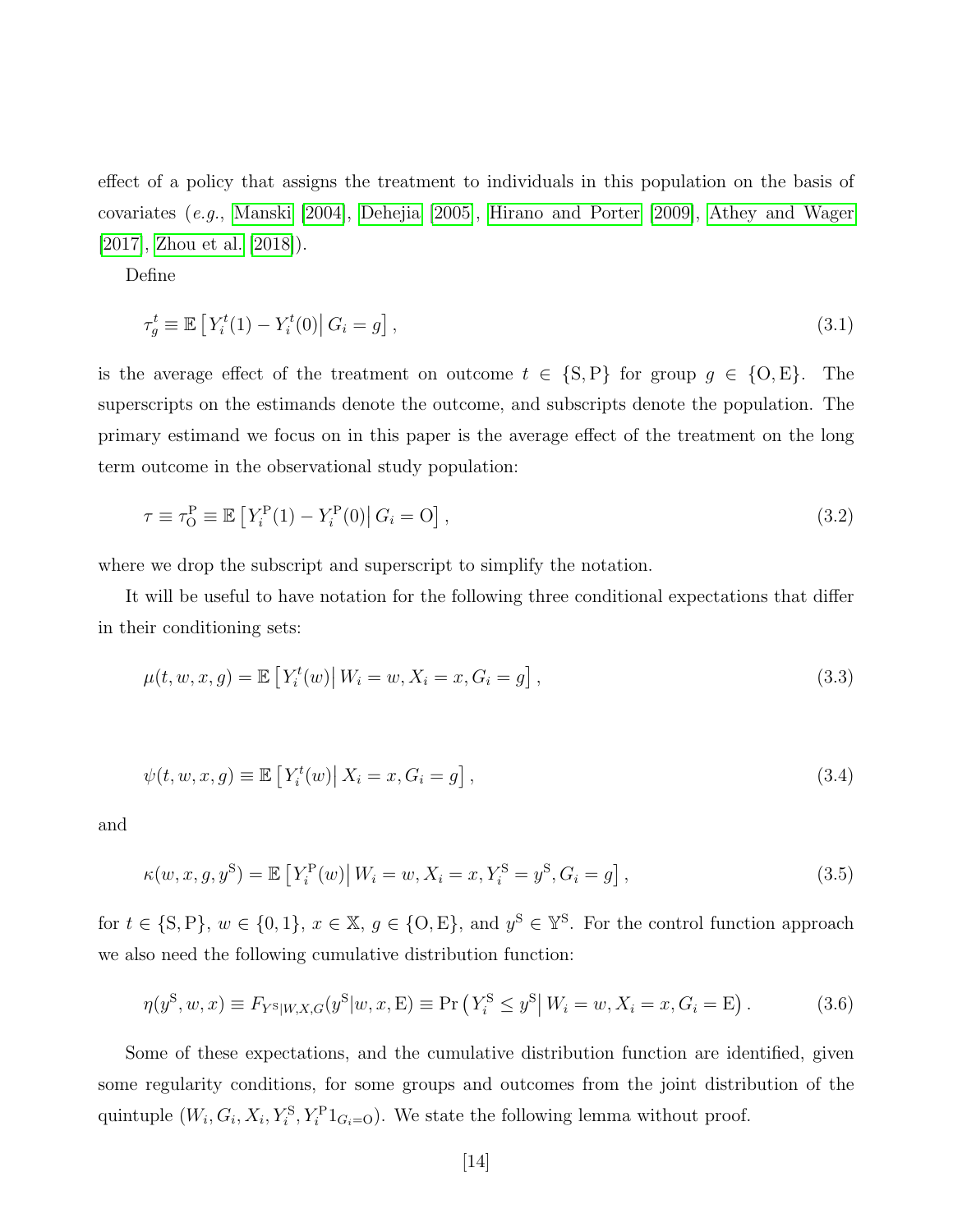Lemma 1. (CONDITIONAL EXPECTATIONS)

(i)  $\mu(S, w, x, g)$  is identified for all  $w \in \{0, 1\}$ , x, and  $g \in \{E, O\}$ , and  $\mu(P, w, x, O)$  is identified for all  $w \in \{0,1\}$ , x, (ii),  $\kappa(w, x, \mathcal{O}, y^{\mathcal{S}})$  is identified for all  $w \in \{0, 1\}$ , x, and  $y^{\mathcal{S}} \in \mathbb{Y}^{\mathcal{S}}$ , (iii)  $\eta(y^{\mathcal{S}}, w, x)$  is identified for  $y^{\mathcal{S}} \in \mathbb{Y}^{\mathcal{S}}, w \in \{0, 1\}, \text{ and } x \in \mathbb{X}.$ 

### 3.2 Three Maintained Assumptions

There are two key features of our set up. First, we are interested in the population that the units in the observational study were drawn from. That is, the observational study has external validity.

<span id="page-15-2"></span>**Assumption 1.** (EXTERNAL VALIDITY OF THE OBSERVATIONAL STUDY) The observational sample is a random sample of the population of interest.

At some level this can be thought of as simply defining the estimand in terms of the population distribution underlying the observational sample.

Second, we maintain throughout the paper the assumption that the treatment in the experimental sample is unconfounded.

<span id="page-15-3"></span>**Assumption 2.** (INTERNAL VALIDITY OF THE EXPERIMENTAL SAMPLE) For  $w = 0, 1$ ,

<span id="page-15-1"></span>
$$
W_i \perp \perp \left( Y_i^{\mathcal{P}}(w), Y_i^{\mathcal{S}}(w) \right) \mid X_i, G_i = \mathcal{E}. \tag{3.7}
$$

[Kallus and Mao](#page-31-1) [\[2020\]](#page-31-1) make a different assumption here,

<span id="page-15-0"></span>
$$
W_i \perp \!\!\!\perp \left( Y_i^{\mathcal{P}}(w), Y_i^{\mathcal{S}}(w) \right) \mid X_i,
$$
\n(3.8)

where unconfoundedness holds in the combined sample, rather than in the experimental sample. Assumption [\(3.8\)](#page-15-0) does not imply our assumption [\(3.7\)](#page-15-1), or the other way around. In our application, with assignment in the Project STAR experimental sample completely randomized, our assumption is satisfied by design, and in general [\(3.8\)](#page-15-0) would not hold. In other settings, for example where the data are sampled from a single population rather than two separate populations, [\(3.8\)](#page-15-0) may be more appropriate than our assumption.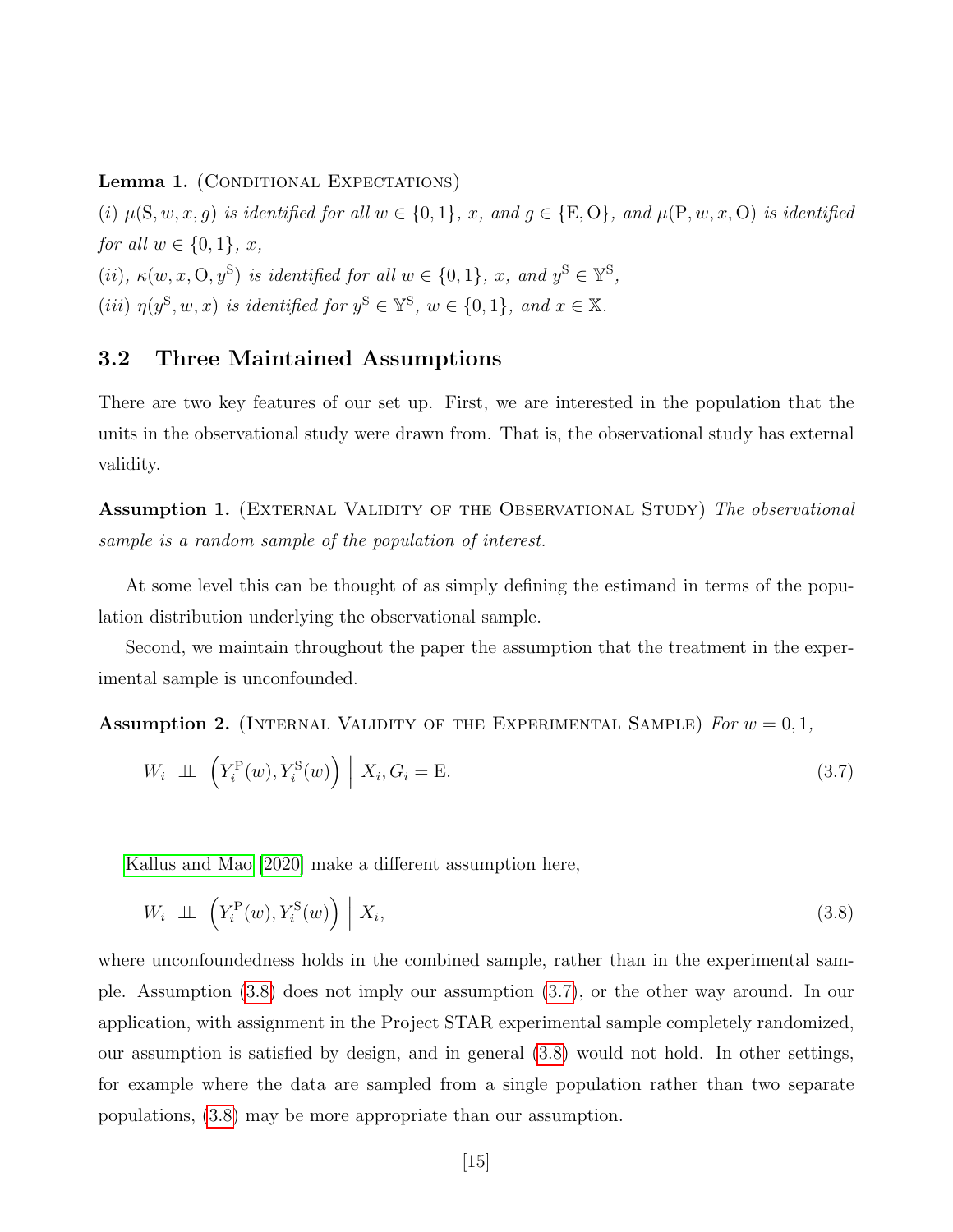However, the external validity of the experimental study is not guaranteed. Instead we assume that conditional on the pretreatment variables we have external validity [\(Hotz et al.](#page-30-3) [\[2005\]](#page-30-3)):

<span id="page-16-0"></span>**Assumption 3.** (CONDITIONAL EXTERNAL VALIDITY) The experimental study has conditional external validity if

$$
G_i \perp \!\!\!\perp \left( Y_i^{\text{P}}(0), Y_i^{\text{P}}(1), Y_i^{\text{S}}(0), Y_i^{\text{S}}(1) \right) \Big| X_i. \tag{3.9}
$$

This assumption implies that if we find systematic differences between in differences in average outcomes by treatment status conditional on covariates between the experimental and observational sample, these differences must arise from violations of unconfoundedness for the observational sample.

A direct implication of the conditional external validity assumption is that after adjusting for differences in pretreatment variables between the experimental and observational sample, the average effect on the primary outcome in the experimental sample is what we are interested in. Of course that does not help us directly, because we do not see the primary outcome in the experimental sample.

The first result is that these three maintained assumptions are in general not sufficient for point-identification of the average effect of interest. Of course this does not mean that these assumptions do not have any identifying power. They do in fact affect the identified sets in the spirit of the work by [\(Manski](#page-31-10) [\[1990\]](#page-31-10)).

<span id="page-16-2"></span>**Lemma 2.** The combination of Assumptions [1-](#page-15-2)[3](#page-16-0) is not sufficient for point-identification of  $\tau^P$ .

The proof for this result is given in the appendix.

### 3.3 Unconfoundedness for the Observational Sample

Next, let us consider the assumption that assignment in the observational study is unconfounded.

<span id="page-16-1"></span>Assumption 4. (Unconfoundedness in the Observational Sample)

For  $w = 0, 1$ ,

$$
W_i \perp \perp \left( Y_i^{\mathcal{S}}(w), Y_i^{\mathcal{P}}(w) \right) \mid X_i, G_i = \mathcal{O}, \tag{3.10}
$$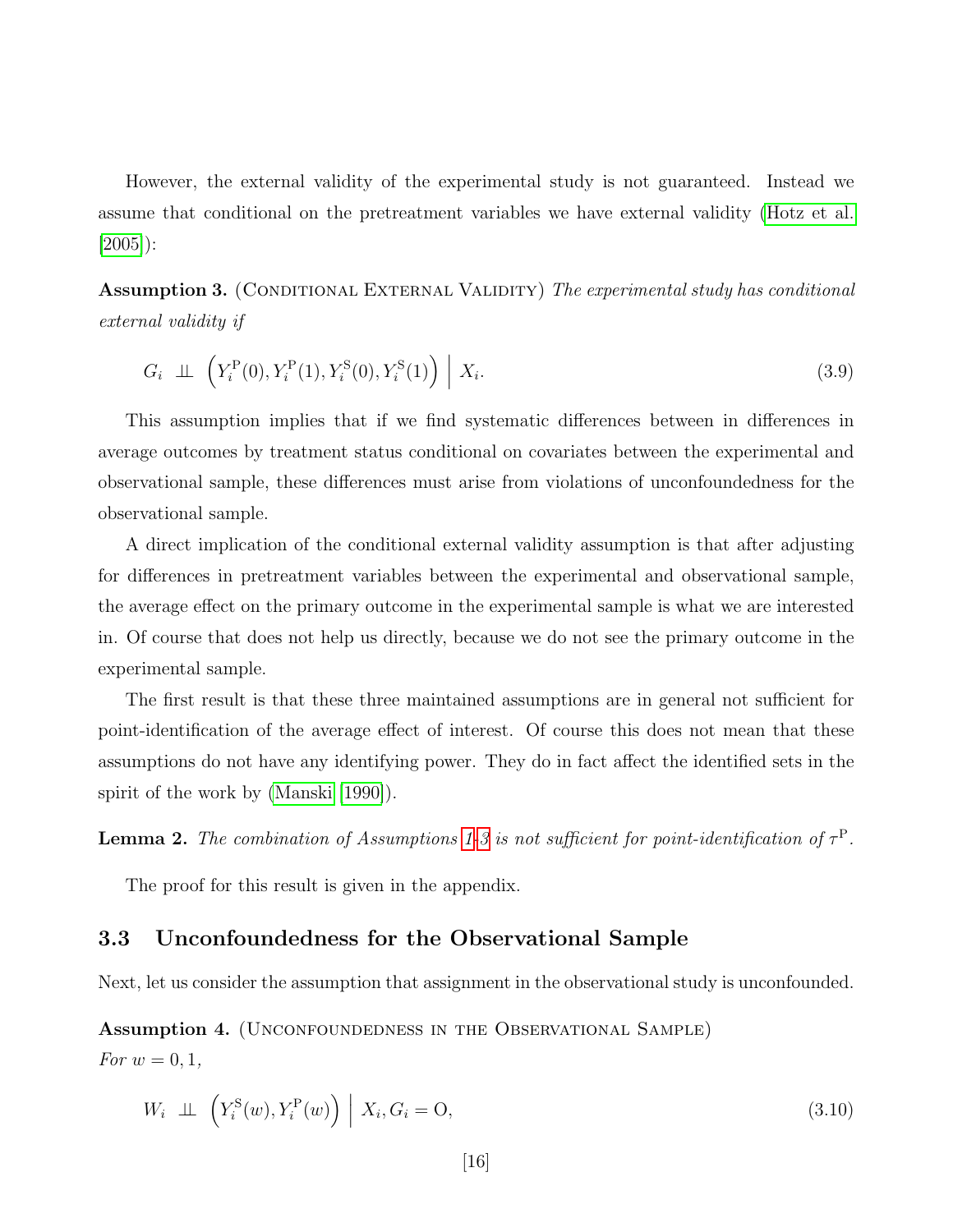This assumption is made, for example, in [Rosenman et al.](#page-32-0) [\[2018\]](#page-32-0). This assumption is sufficient for identification of  $\tau$ , but it is stronger than necessary. Intuitively it implies that we do not need the experimental sample for identification because under unconfoundedness the observational sample is sufficient for identification of the average treatment effect. However, the experimental sample may still be useful for precision. The precise version of the unconfoundedness assumption here is slightly different from that in, say, [Rosenbaum and Rubin](#page-32-2) [\[1983\]](#page-32-2) where it is assumed that  $W_i$  is independent of the full set of  $(Y_i^{\text{P}}(w), Y_i^{\text{S}}(w))_{w \in \{0,1\}}$ . It is what is referred to in [Imbens](#page-30-9) [\[2000\]](#page-30-9) as "weak unconfoundedness." This issue will come up later.

<span id="page-17-0"></span>Lemma 3. The set of Assumptions [2](#page-15-3)[-4](#page-16-1) has a testable implication:

<span id="page-17-1"></span>
$$
G_i \perp \!\!\!\perp Y_i^{\rm S} \mid X_i, W_i. \tag{3.11}
$$

We can also use this result to assess whether a particular set of pre-treatment variables is sufficient for unconfoundedness. Here we are interested in finding a set of pretreatment variables  $X_i$  such that

$$
G_i \perp Y_i^{\rm S} \mid X_i = x, W_i,\tag{3.12}
$$

holds.

#### 3.4 Latent Unconfoundedness

Suppose that we reject the conditional independence in Lemma [3,](#page-17-0) so that we know that the full set of maintained assumptions, [2-](#page-15-3)[4,](#page-16-1) does not hold. If we maintain unconfoundedness in the experimental sample, it must be that either conditional external validity in the experimental study, or unconfoundedness in the observational study must be violated. If we interpret such a finding as evidence against conditional external validity, and are willing to maintain unconfoundedness of the treatment assignment in the observational study, we should simply put aside the experimental data set and focus on estimates based on solely on the observational study. In many cases, however, we may wish to maintain conditional external validity and interpret a finding that [\(3.11\)](#page-17-1) does not hold as evidence that unconfoundedness does not hold for the observational study. Here we explore methods for using the difference between the estimates of the causal effects for the experimental study (which we know to be internally valid) and the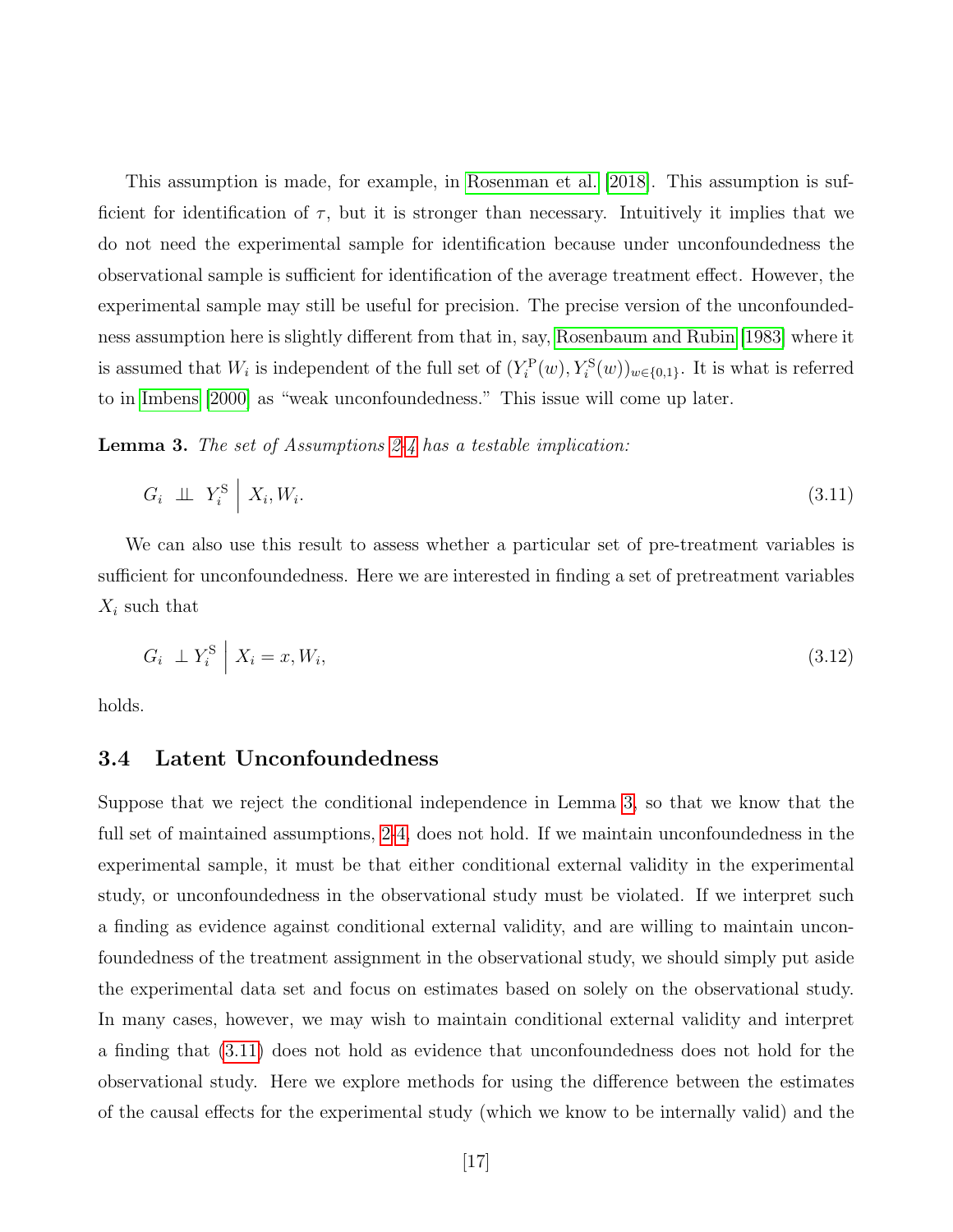estimates for the observational study (which need not be internally valid) to adjust long term estimates for the observational study.

The idea, although not the implementation, is somewhat similar to that in a Difference-In-Differences [\(Card](#page-29-5) [\[1990\]](#page-29-5), [Card and Krueger](#page-30-10) [\[1994\]](#page-30-10), [Angrist and Pischke](#page-29-6) [\[2008\]](#page-29-6)) set up where the initial (pre-treatment) differences between a treatment and control group are used to adjust post-treatment differences between the treatment and control group. More specifically, it relates to the Changes-In-Changes approach in [Athey and Imbens](#page-29-3) [\[2006\]](#page-29-3) where functional form assumptions are avoided. Here initial differences in treatment effects between an experimental and observational study are used to adjust subsequent treatment effects for the observational study.

They key additional assumption that links the biases, in the observational study, between adjusted comparisons for the primary and secondary outcomes, is the following.

#### <span id="page-18-0"></span>Assumption 5. (LATENT UNCONFOUNDEDNESS)

*For*  $w \in \{0, 1\}$ ,

$$
W_i \perp \!\!\!\perp Y_i^{\mathcal{P}}(w) \mid X_i, Y_i^{\mathcal{S}}(w), G_i = \mathcal{O}.
$$
\n
$$
(3.13)
$$

This assumption is both novel as well as critical in the current discussion, so let us offer some remarks.

**Remark 1.** Compared to a regular unconfoundedness assumption, we add the variable  $Y_i^{\rm S}(w)$ to the conditioning set. At first this may appear to be an innocuous addition. However, following the standard approach to exploiting unconfoundedness assumptions, we see that this is not the case. Typically we use such an assumption to create subpopulations defined by the conditioning variables, and then compare treated and control units. To be specific, suppose we wish to estimate  $\mathbb{E}[Y_i^{\mathcal{P}}(1)|G_i = 0]$ . We would first estimate the conditional expectation  $\mathbb{E}[Y_i^{\text{P}}(1)|Y_i^{\text{S}}(1) = y^{\text{S}}, W_i = 1, X_i = x, G_i = 0].$  Then, however, we would need to average this over the marginal distribution of  $(Y_i^{\rm S}(1), X_i)$  in the observational sample, but in this observational sample we only see draws from the conditional distribution of  $(Y_i^S(1), X_i)$  given  $W_i = 1$ , and this is not the same distribution because of the failure of unconfoundedness in the observational sample. To address this, we need to exploit the presence of the experimental sample.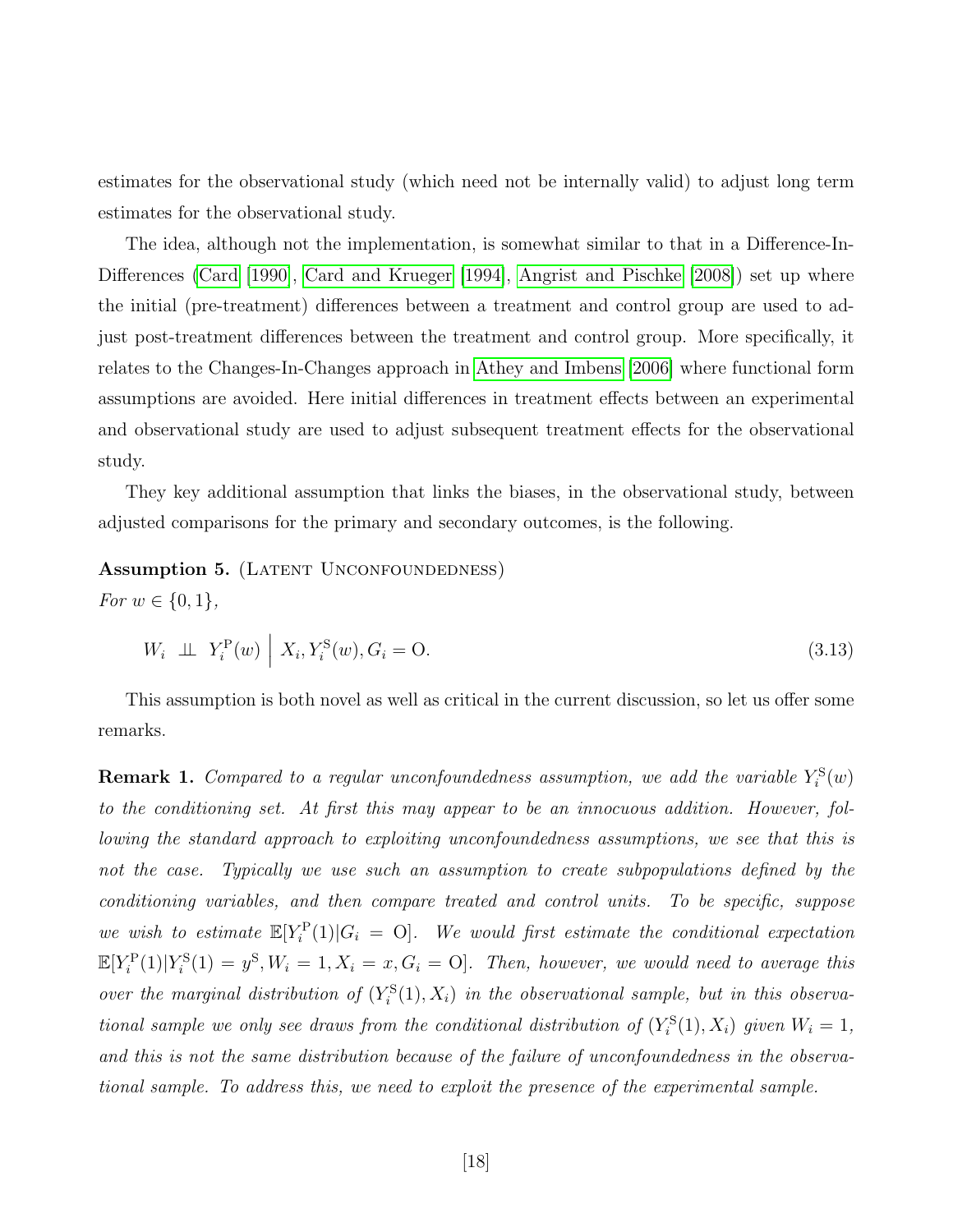To highlight the link to the control function literature [\(Heckman](#page-30-4) [\[1979\]](#page-30-4), [Heckman and Robb](#page-30-5) [\[1985\]](#page-30-5), [Imbens and Newey](#page-31-4) [\[2009\]](#page-31-4), [Wooldridge,](#page-32-4) [Athey and Imbens](#page-29-3) [\[2006\]](#page-29-3), [Kline and Walters](#page-31-8) [\[2019\]](#page-31-8), [Mogstad et al.](#page-32-11) [\[2018\]](#page-32-11), [Mogstad and Torgovitsky](#page-31-11) [\[2018\]](#page-31-11), [Wooldridge](#page-32-12) [\[2015\]](#page-32-12)), let us model the primary and secondary outcomes as

$$
Y_i^{\text{P}}(w) = h^{\text{P}}(w, \nu_i, X_i),
$$
 and  $Y_i^{\text{S}}(w) = h^{\text{S}}(w, \eta_i, X_i),$ 

with  $h^{S}(w, \eta, x)$  strictly monotone in  $\eta$ . Now we can write the latent unconfoundedness assumption as

$$
W_i \perp \!\!\!\perp \!\!\!\perp \nu_i \mid X_i, \eta_i, G_i = \text{O}.
$$

Although it is not generally true that  $W_i \perp \!\!\!\perp \nu_i | X_i, G_i = 0$ , adding  $\eta_i$  to the conditioning set restores the exogeneity of  $W_i$  in the observational sample.

It is useful to contrast this with a control function in a non-parametric instrumental variables setting (e.g., [Imbens and Newey](#page-31-4) [\[2009\]](#page-31-4)), where the two models are

$$
Y_i^{\text{P}}(w) = h^{\text{P}}(w, \nu_i, X_i),
$$
 and  $W_i(z) = r(z, \eta_i, X_i),$ 

with  $r(z, \eta, x)$  strictly monotone in  $\eta$ . The key assumption here is that

 $W_i \perp \!\!\!\perp \nu_i$  $X_i, \eta_i$ .

The model relating the outcome of interest and the endogenous regressor is essentially the same in the two settings,  $Y_i^{\text{P}}(w) = h^{\text{P}}(w, \nu_i, X_i)$ . In both cases we address the endogeneity by conditioning on an additional variable, the control variable  $\eta_i$ . This control variable is estimated using an auxiliary model. This auxilliary model differs between the set up in the current paper and the instrumental variables setting. In the instrumental variables setting we model the relation between the endogenous regressor and an additional variable, the instrument, and deriving the control variable from that relation. In the current setting we model the relation between the secondary outcome and the endogenous regressor and deriving the control variable from that relation. In both cases the auxiliary model has a strict monotonicity assumption. This shows some of the limitations of the approach: the unobserved confounder  $\eta$  cannot have a dimension higher than that of the secondary outcome.

Formally, adding Assumption [5](#page-18-0) (latent unconfoundedness) to Assumptions [1-](#page-15-2)[3](#page-16-0) allows us to point-identify the average effect of interest.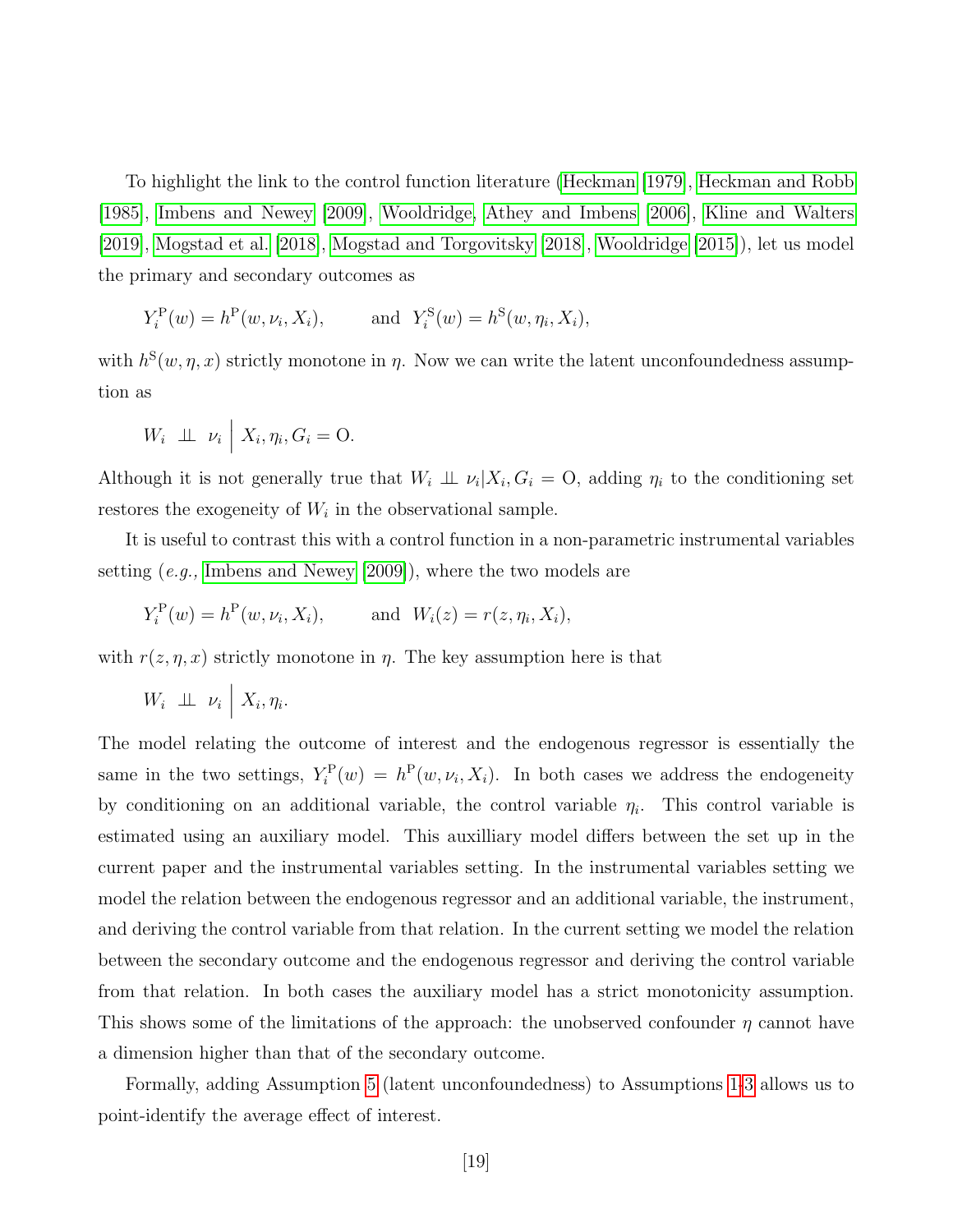<span id="page-20-1"></span>**Theorem [1](#page-15-2).** Suppose that Assumptions 1[-3](#page-16-0) and [5](#page-18-0) hold, so that the experimental study is unconfounded and has conditional external validity, and the observational study has latent unconfoundedness. Then  $\tau_{\rm O}^{\rm P}$ , the average effect of the treatment on the primary outcome in the observational study is point-identified.

#### 3.5 Missing At Random

There is an interesting and close connection between Assumptions [1](#page-15-2)[-3](#page-16-0) and [5](#page-18-0) and the Missing-At-Random (MAR) assumption in the missing data literature [\(Rubin](#page-32-8) [\[1976\]](#page-32-8), [Little and Rubin](#page-31-7) [\[2019\]](#page-31-7), [Rubin](#page-32-9) [\[2004\]](#page-32-9)).

Lemma 4. Suppose that Assumptions [1-](#page-15-2)[3](#page-16-0) and [5](#page-18-0) hold. Then:

<span id="page-20-0"></span>
$$
G_i \perp \!\!\!\perp Y_i^{\rm P} \mid W_i, X_i, Y_i^{\rm S}.
$$
\n
$$
(3.14)
$$

Because  $G_i = E$  is equivalent to an indicator that  $Y_i^{\text{P}}$  missing, and because  $W_i$ ,  $X_i$ , and  $Y_i^{\text{S}}$ are observed for all individuals in the sample, the conditional independence in [\(3.14\)](#page-20-0) is equivalent to a MAR assumption. The result does not go the other way around. The MAR assumption by itself has no testable implications, but the combination of Assumptions Assumptions [1-](#page-15-2)[3](#page-16-0) and [5](#page-18-0) does imply some inequality restrictions on the joint distribution of the observed variables. [Kallus](#page-31-1) [and Mao](#page-31-1) [\[2020\]](#page-31-1) starts with a Missing-At-Random assumption, and uses that in combination with an unconfoundedness assumption on the full sample to identify the average effect of the treatment for the full sample.

# 4 Estimation and Inference

In this section we extend the same three estimation strategies we discussed in the examples in Section [2,](#page-5-0) imputation, weighting, and control function methods, to the general case.

### 4.1 The Imputation Approach

First, consider the imputation approach. Estimate the conditional mean of the primary outcome given the secondary outcome, treatment and pre-treatment variables in the observational sample:

$$
\kappa(w, x, y, O) = \mathbb{E}\left[Y_i^{\mathcal{P}} | W_i = w, X_i = x, Y_i^{\mathcal{S}} = y, G_i = O\right].
$$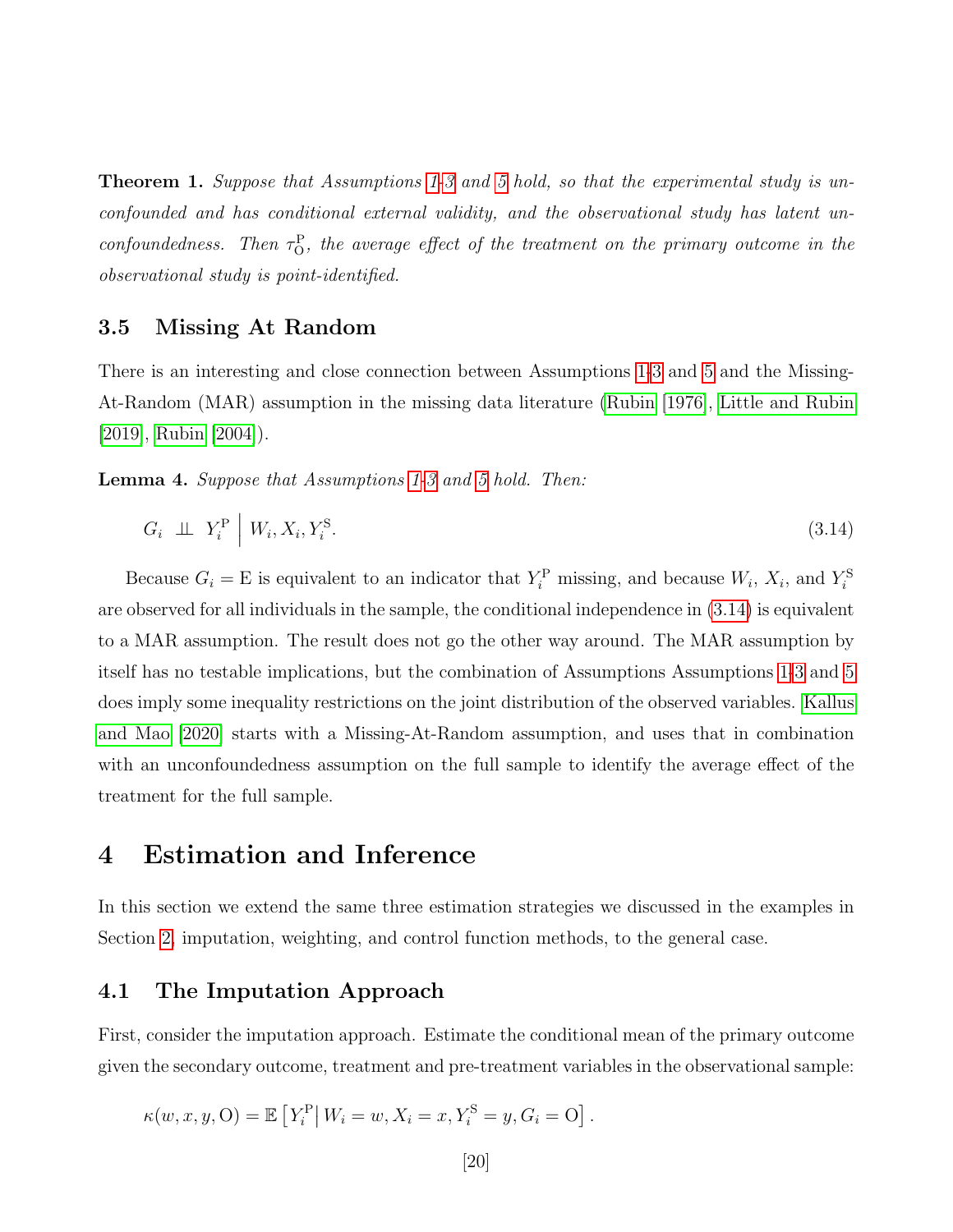Then impute for the units in the experimental sample the primary outcome as  $\hat{Y}_i^{\text{P}} = \hat{\kappa}(W_i, X_i, Y_i^{\text{S}}, O)$ . Then use the standard program evaluation methods to adjust for differences in covariates if necessary. If in the experimental sample the treatment is completely random, we would estimate the average treatmet effect in the experimental sample as

$$
\hat{\tau}^{\text{imp},E} = \frac{1}{N_1^{\text{E}}} \sum_{i:P_i = \text{E}} W_i \kappa(1, X_i, Y_i^{\text{S}}, O) - \frac{1}{N_1^{\text{E}}} \sum_{i:P_i = \text{E}} (1 - W_i) \kappa(0, X_i, Y_i^{\text{S}}, O).
$$

However, we wish to estimate the average effect in the observational sample, which may have a different distribution of the pre-treatment variables. This requires one additional layer of adjustment that depends on the pre-treatment variables. Define

$$
r(x) = \text{pr}(G_i = \text{O}|X_i = x).
$$

Then we weight the units by the ratio  $r(X_i)/(1 - r(X_i))$ :

$$
\hat{\tau}^{\text{imp}} = \frac{\sum_{i:P_i = \mathcal{E}} W_i \kappa(1, X_i, Y_i^{\text{S}}, O)r(X_i)/(1 - r(X_i))}{\sum_{i:P_i = \mathcal{E}} W_i r(X_i)/(1 - r(X_i))} - \frac{\sum_{i:P_i = \mathcal{E}} (1 - W_i) \kappa(0, X_i, Y_i^{\text{S}}, O)r(X_i)/(1 - r(X_i))}{\sum_{i:P_i = \mathcal{E}} (1 - W_i) r(X_i)/(1 - r(X_i))}.
$$

### 4.2 The Weighting Approach

Second, consider the weighting approach. Estimate the distribution of  $(Y_i^S, W_i)$  in the observational and experimental sample as

$$
f_{W,Y^{\rm S}|X,P}(w,y^{\rm S}|x,p),
$$

for all  $x \in \mathbb{X}$  and  $p \in \{E, O\}$ . Then construct the weights for all units in the observational sample as a function of  $(W_i, X_i, Y_i^S)$ :

$$
\lambda_i = \frac{f_{W,Y^{\rm S}|X,P}(W_i, Y_i^{\rm S}|X_i, \mathbf{E})}{f_{W,Y^{\rm S}|X,P}(W_i, Y_i^{\rm S}|X_i, \mathbf{O})}.
$$

These weights adjust for the differences between the observational and experimental sample.

Assuming we have completely random assignment in the experimental sample, we estimate the average treatment effect as

$$
\hat{\tau}^{\text{weight}} = \frac{\sum_{i:P_i=\text{O}} Y_i W_i \lambda_i}{\sum_{i:P_i=\text{O}} (1 - W_i) \lambda_i} - \frac{\sum_{i:P_i=\text{O}} (1 - W_i) \lambda_i}{\sum_{i:P_i=\text{O}} W_i \lambda_i}.
$$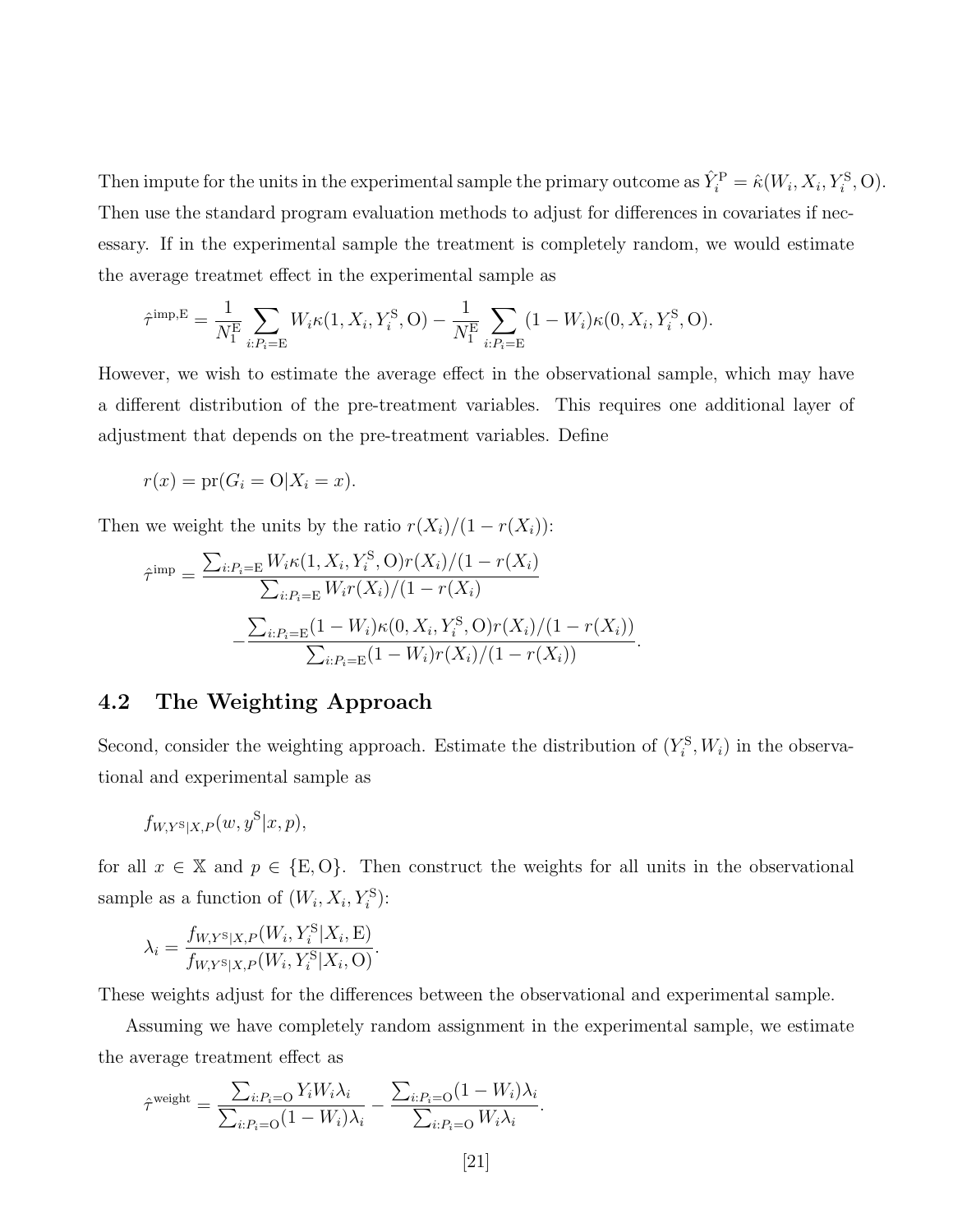If instead we have unconfounded treatment assignment in the experimental sample, we need the weights that adjust for the non-randomness in the experimental sample. By the maintained assumptions this requires only adjusting for the differences in pre-treatment variables. Let the propensity score be

$$
e(x, g) = \text{pr}(W_i = 1 | X_i = x, G_i = g).
$$

This leads to

$$
\hat{\tau}^{\text{weight}} = \frac{\sum_{i:P_i=0} Y_i W_i \lambda_i / e(X_i, E)}{\sum_{i:P_i=0} (1 - W_i) \lambda_i / e(X_i, E)} - \frac{\sum_{i:P_i=0} (1 - W_i) \lambda_i / (1 - e(X_i, E))}{\sum_{i:P_i=0} W_i \lambda_i / (1 - e(X_i, E))}.
$$

### 4.3 The Control Function Approach

Finally, the control function approach. First estimate the conditional distribution of the secondary outcome given treatment and pre-treatment variables in both samples:

$$
F_{Y^{\rm S}|W,X,G}(y^{\rm S}|w,x,g).
$$

Then calculate the control variable for each unit in the observational sample as

$$
\eta_i = F_{Y^{\mathcal{S}}|W,X,G}(Y_i^{\mathcal{S}}|W_i,X_i,\mathcal{E}).
$$

Next, estimate the conditional mean of the primary outcome in the observational sample given treatment status, control variable, and pre-treatment variables:

$$
\gamma(w, h, x) = \mathbb{E}\left[ Y_i^{\mathcal{P}} \, | \, W_i = w, \eta_i = h, X_i = x, G_i = 0 \right].
$$

Finally, estimate the average treatment effect  $\tau$  as

$$
\hat{\tau}^{\text{cf}} = \frac{1}{N_1^{\text{E}}} \sum_{i: G_i = \text{E}} W_i \hat{\gamma}(1, \eta_i, X_i) - \frac{1}{N_0^{\text{E}}} \sum_{i: G_i = \text{E}} (1 - W_i) \hat{\gamma}(1, \eta_i, X_i).
$$

# 5 An Application

To illustrate the ideas in this paper we analyze data on the effect of class size on educational outcomes. We use the data from the Project STAR experiment on class size, where we observe for all children whether they are in a regular or small class. As the short term outcome we use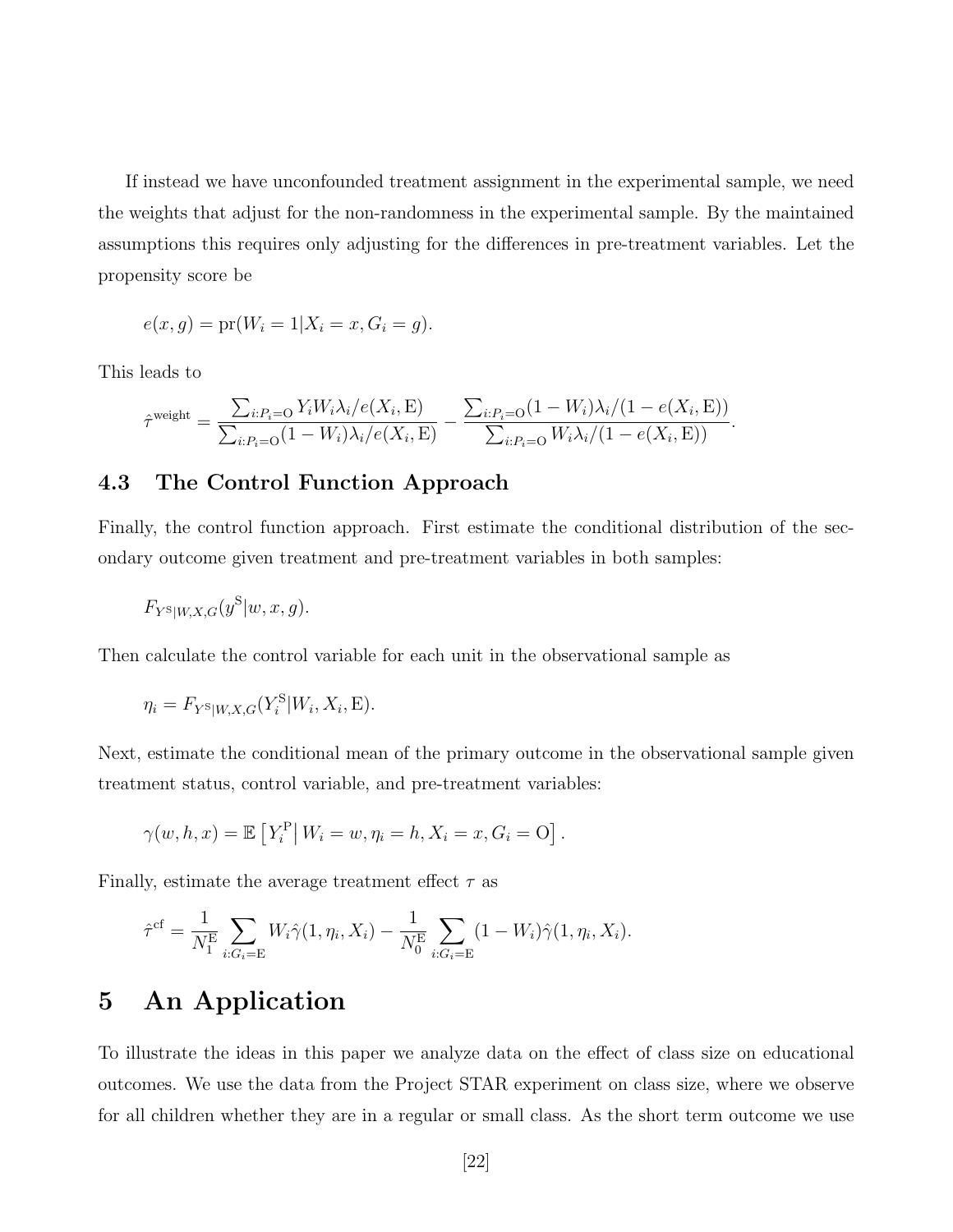the third grade score. We also observe the pre-treatment variables gender, whether the student gets a free lunch, and ethnicity. For the observational data we use data from the New York school system. We observe the same variables, but also eighth grade scores.

In Table [2](#page-24-0) we report the results from several ordinary least squares regressions. The first two columns show the results from a regression of the short term outcome on the treatment, separately for the two samples, and controlling for the pretreatment variables. In the experimental sample in Project STAR we find a positive effect of small class size of 0.157. In the observational sample the least squares estimate is negative, -0.048. This suggests that there are unmeasured confounders. If we regress the eighth grade scores on the treatment in the observational sample we still get a negative estimate, -0.074. Now we follow the control function approach and include in that linear regression the control function, that is, the estimated residual:

$$
\hat{\alpha}_i^{\rm S} = Y_i^{\rm S} - W_i \hat{\beta}^{\rm S} - X_i^{\top} \hat{\gamma}_i^{\rm S}.
$$

Including this in the regression gives a coefficient of 0.640 with a standard error of 0.001. It changes the coefficient on the treatment to 0.061, now much more in line with what one would expect given the causal effect of a small class size on the third grade scores in the experimental sample. We can also do this through the imputation approach. First we use the regression of the long term outcome on short term outcome and covariates to predict the long term outcome for the observations in the experimental sample. Then we regress the predicted value on the treatment, leading to the same estimate of 0.061.

We also investigate if the surrogacy assumption holds here. Estimating a regression of the primary outcome on the secondary outcome and the treatment indicator (and including pretreatment variables), leads to a coefficient on the treatment indicator of -0.039, with a standard error of 0.002. Thus, it appears that third grade scores are not a valid surrogate for eighth grade scores. Thus, the effect of class size is not fully captured by third grade scores, but also arises through other channels. Thus, accounting for the latent confounder is important.

# 6 Conclusion

In this paper, we develop new statistical methods for systematically combining experimental and observational data in an attempt to leverage the internal validity of the experimental studies and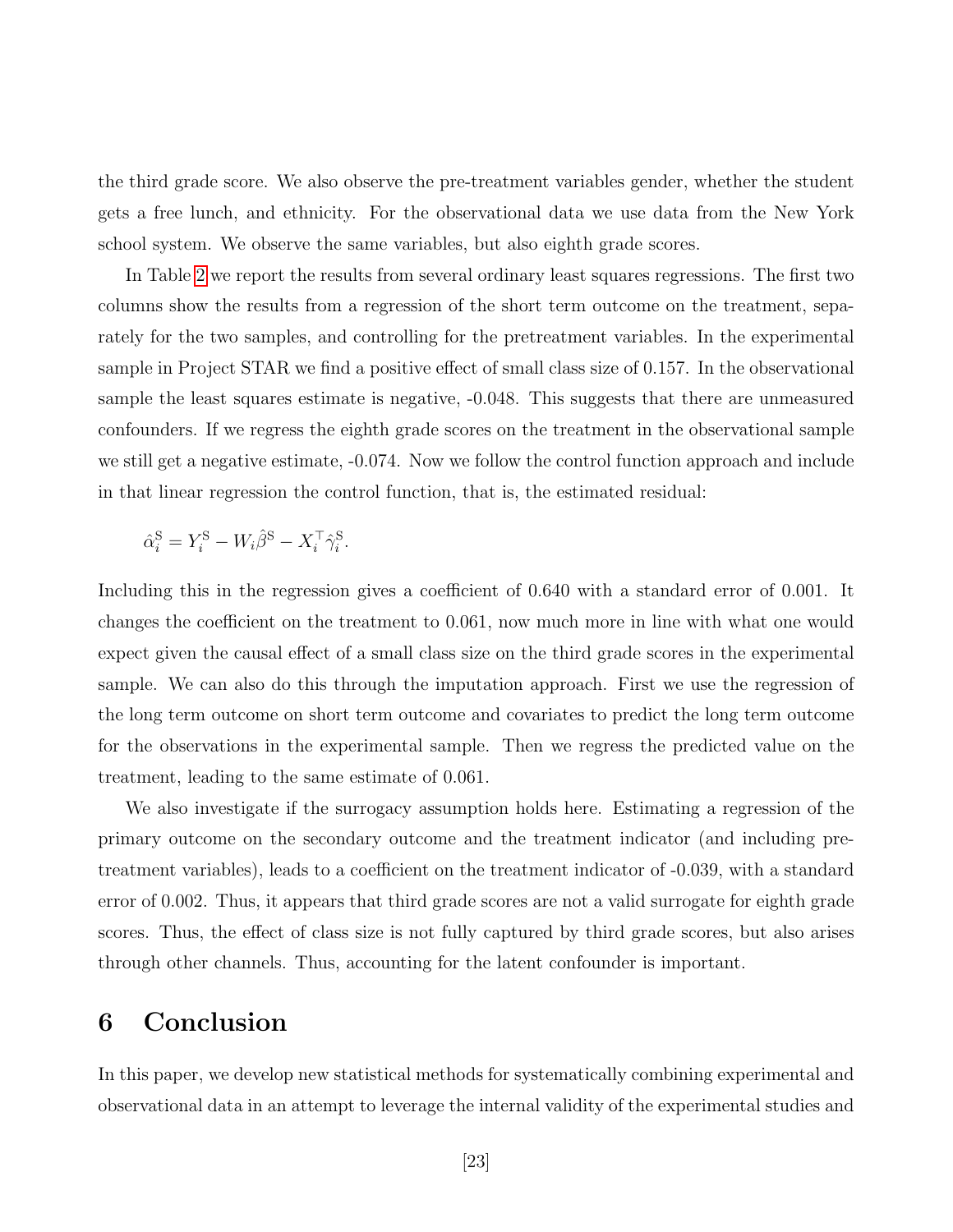|                    | Secondary    | Secondary     | Primary       | Primary          | <b>Imputed Primary</b> |
|--------------------|--------------|---------------|---------------|------------------|------------------------|
| $W_i$              | 0.157        | $-0.048$      | $-0.074$      | 0.061            | 0.061                  |
|                    | (0.028)      | (0.002)       | (0.003)       | (0.018)          | (0.018)                |
| $\hat{\alpha}_i^S$ |              |               |               | 0.640<br>(0.001) |                        |
| $\overline{N}$     | 6,027        | 1, 131, 339   | 498, 597      | 498, 597         | 6,027                  |
| $R^2$              | 0.130        | 0.060         | 0.040         | 0.420            | 0.170                  |
| Sample             | Experimental | Observational | Observational | Observational    | Experimental           |
| Covariates         | Yes          | Yes           | Yes           | Yes              | Yes                    |

<span id="page-24-0"></span>

| l'able |  |
|--------|--|
|--------|--|

the external validity and high precision of the observational studies. We do so in a setting where the experimental sample contains information on a secondary outcome and the observational study contains information on both primary and secondary outcomes. We articular a new and critical assumption that allows us to link the biases in comparisons in the observational study between primary and secondary outcome exploing the bias-free information on the secondary outcome from the experimental data. We illustrate these new results by combining data from the Project STAR experiment with observational data from the New York school system. We find that the biases in the observational study are substantial, but that the adjustment procedure based on the experimental data leads to more plausible results.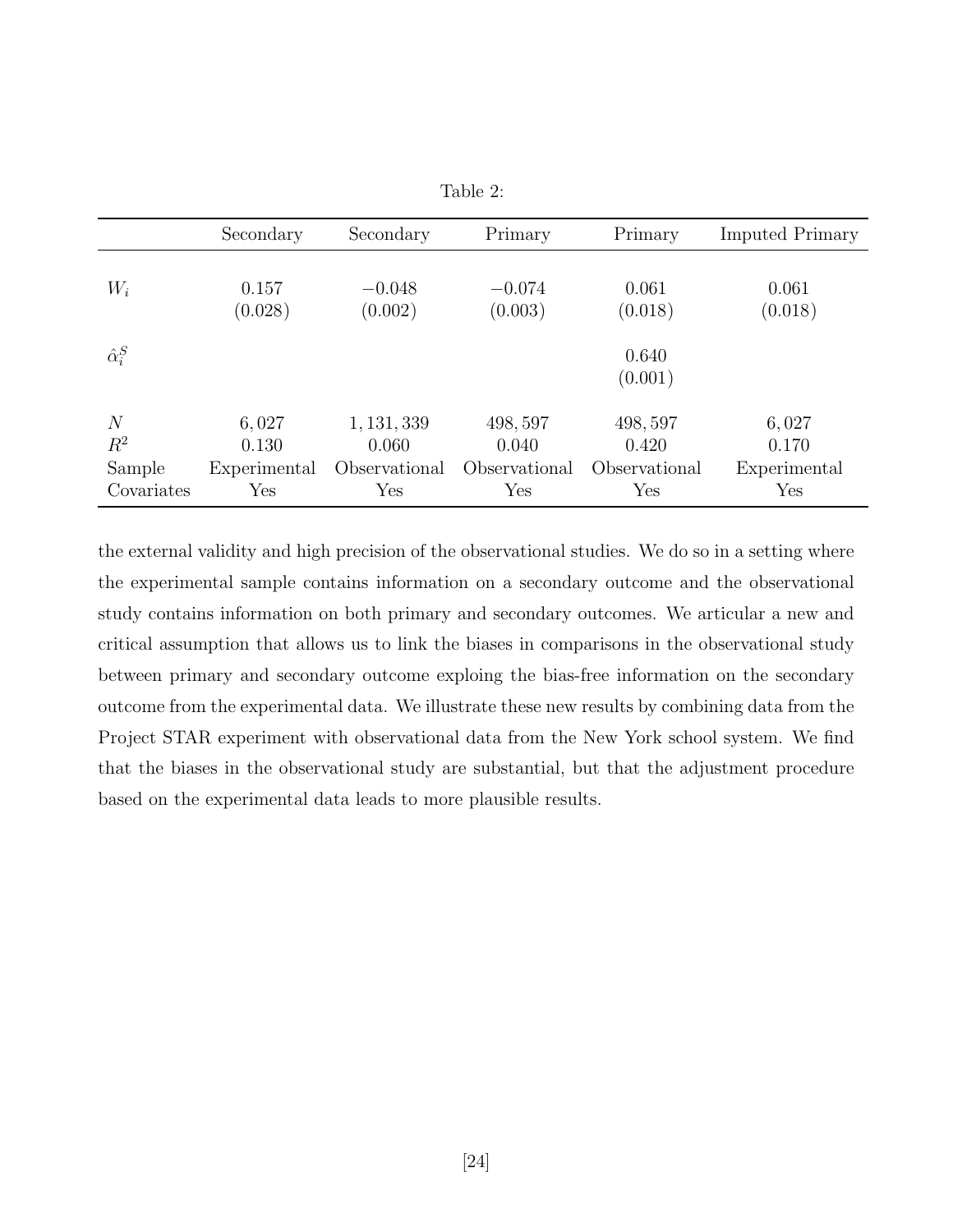

Figure 1:  $\alpha_i^S$  in the experimental sample by treated and control

[Adams et al.](#page-29-7) [\[2006\]](#page-29-7), [D'Agostino et al.](#page-30-11) [\[2006\]](#page-30-11), [Abadie and Imbens](#page-29-8) [\[2016\]](#page-29-8), [Alonso et al.](#page-29-9) [\[2006\]](#page-29-9)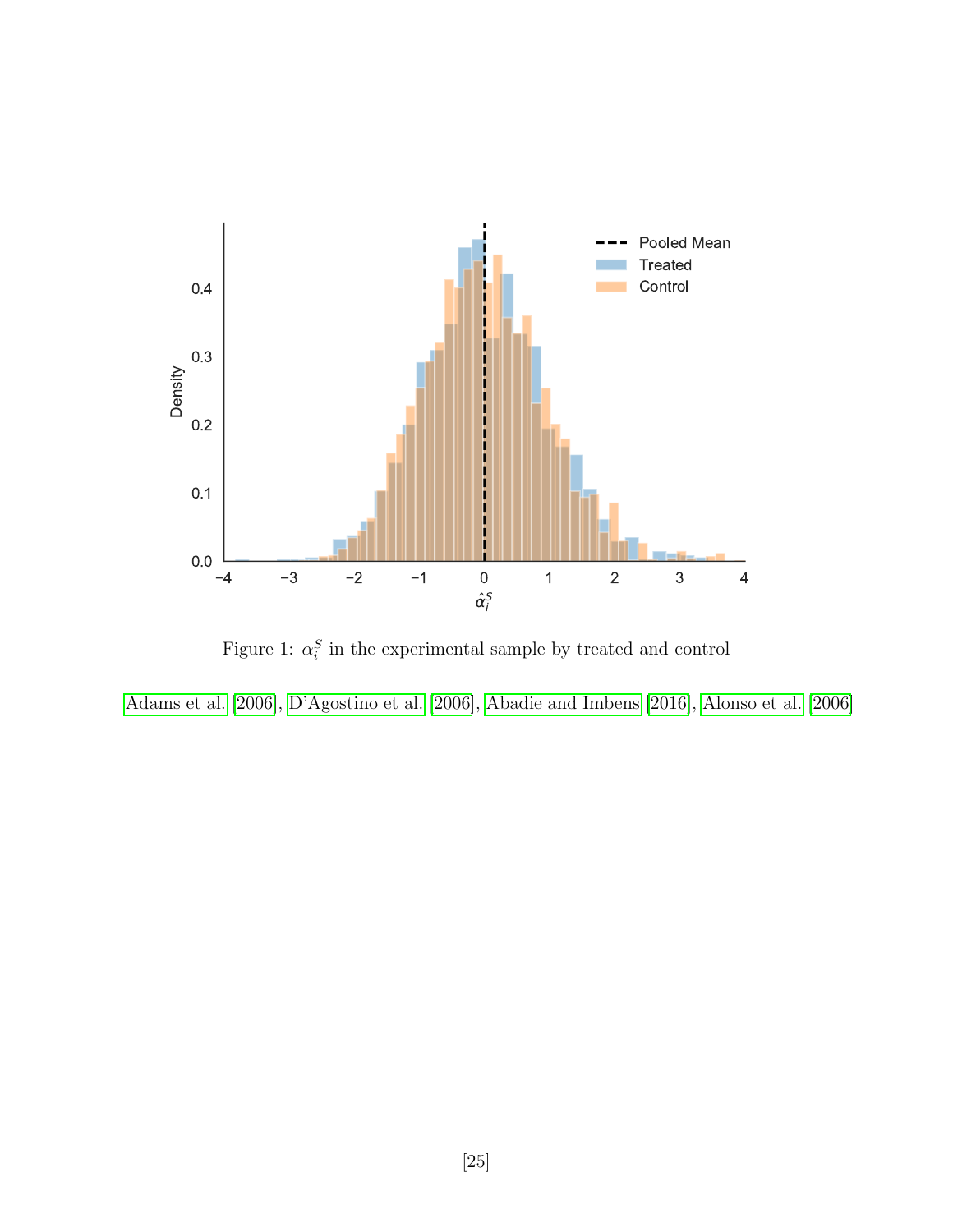

Figure 2:  $\alpha_i^S$  in the observational sample by treated and control

#### APPENDIX: PROOFS OF RESULTS

**Proof of Lemma [2:](#page-16-2)** To prove this result we show that we cannot infer from the joint distribution of  $(W_i, X_i, G_i, Y_i^S, Y_i^P 1_{G_i=O})$ , in combination with the assumptions, the distribution of  $Y_i^P(1)$  conditional on  $X_i$  and  $G_i =$  E. This distribution can be written as

$$
f_{Y^{\rm P}(1)|X,G={\rm E}}(y|x) = f_{Y^{\rm P}(1)|X,G={\rm E},W=1}(y|x)p(W=1|X=x,G={\rm E})
$$

$$
+f_{Y^{\rm P}(1)|X,G={\rm E},W=0}(y|x)p(W=0|X=x,G={\rm E}).
$$

The data are not informative about the distribution of  $Y_i^{\text{P}}(1)$  given  $W_i = 0$ ,  $X_i$  and  $G_i = \text{E}$ . Assumption [3](#page-16-0) implies that this distribution is the same as the distribution of  $Y_i^{\text{P}}(1)$  given  $W_i = 0$ ,  $X_i$  and  $G_i = 0$ , but the data are not informative about that either.  $\Box$ 

Proof of Lemma [3:](#page-17-0) To prove the result we show that

$$
G_i \perp \perp Y_i^{\rm S}(1) \mid X_i = x, W_i = 1.
$$

We can factor the conditional distribution of  $(Y_i^{\rm S}(1), G_i)$  given  $X_i$  and  $W_i = 1$  as

$$
f(Y^{S}(1), G|X, W = 1) = f(Y^{S}(1)|G, X, W)f(G|X, W = 1).
$$

By the unconfoundedness assumptions, Assumptions [2](#page-15-3) and [4](#page-16-1) it follows that this is equal to

$$
f(Y^{\mathcal{S}}(1)|G,X)f(G|X,W=1).
$$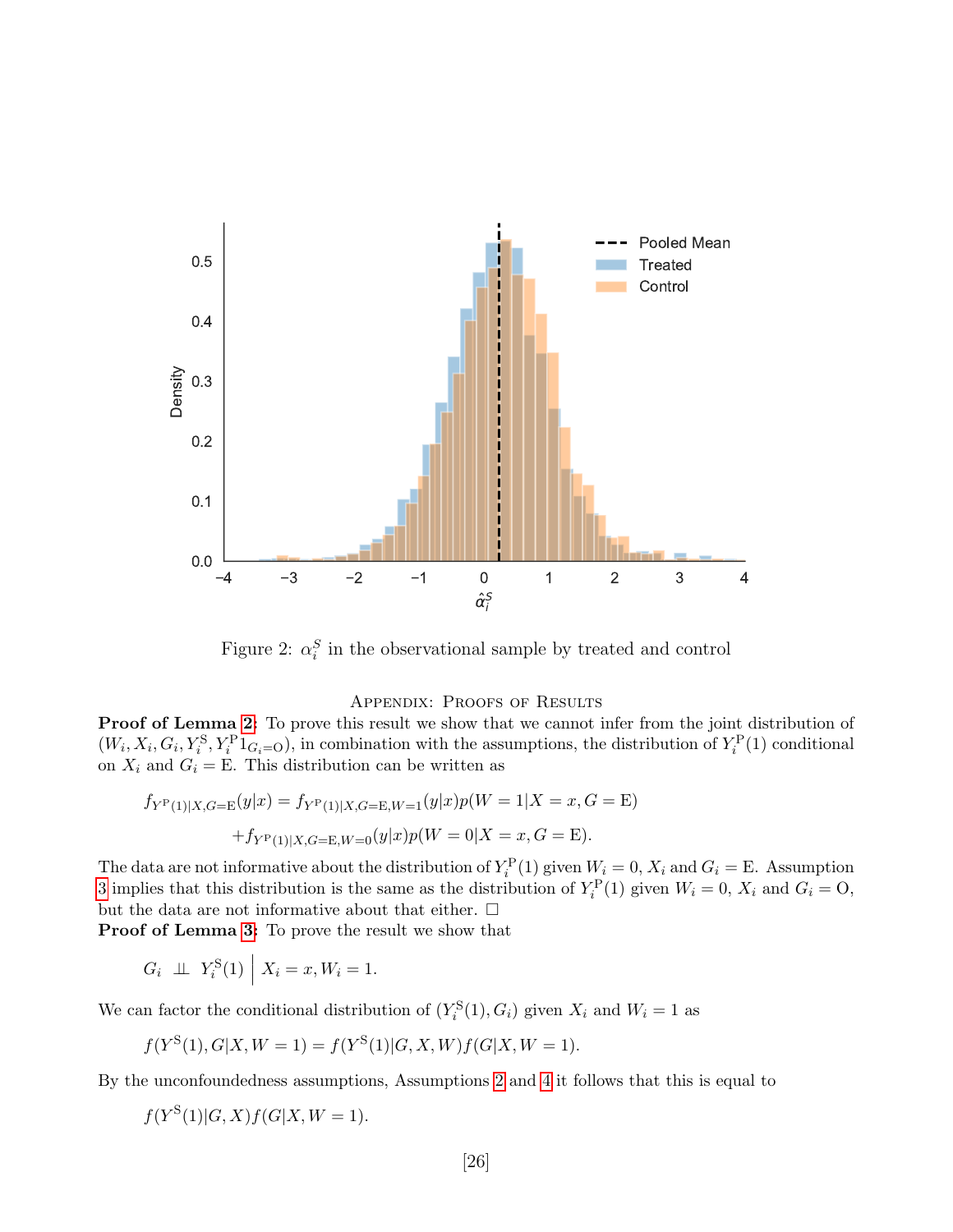By Conditional External Validity (Assumption [3\)](#page-16-0) this is equal to

$$
f(Y^{\mathcal{S}}(1)|X)f(G|X,W=1).
$$

By Assumptions [2](#page-15-3) and [4](#page-16-1) this is equal to

$$
f(Y^{S}(1)|X, W=1) f(G|X, W=1),
$$

which implies the conditional independence we set out to prove.  $\Box$ 

**Proof of Theorem [1:](#page-20-1)**<sup>[1](#page-27-0)</sup> To be clear here, we index the expectations operator by the random variable that the expectation is taken over. By definition

$$
\tau_0^{\rm P} = \mathbb{E}_{Y_i^{\rm P}(1), Y_i^{\rm P}(0)} \left[ Y_i^{\rm P}(1) - Y_i^{\rm P}(0) \right] G_i = 0 \right] = \mathbb{E}_{Y_i^{\rm P}(1)} \left[ Y_i^{\rm P}(1) \right] G_i = 0 \right] - \mathbb{E}_{Y_i^{\rm P}(0)} \left[ Y_i^{\rm P}(0) \right] G_i = 0 \right].
$$

We focus on identification of the first term, which by iterated expectations can be written as

<span id="page-27-1"></span>
$$
\mathbb{E}_{Y_i^{\rm P}(1)}\left[Y_i^{\rm P}(1)\right|G_i={\rm O}\right]=\mathbb{E}_{X_i}\left[\mathbb{E}_{Y_i^{\rm P}(1)}\left[Y_i^{\rm P}(1)\right|X_i,G_i={\rm O}\right]\left|G_i={\rm O}\right].\tag{A.1}
$$

Identification of the second term follows by the same argument. By Conditional External Validity (Assumption [3\)](#page-16-0), we can write the inner expectation as

$$
\mathbb{E}_{Y_i^{\rm P}(1)}\left[Y_i^{\rm P}(1)\right|X_i, G_i = {\rm O}\right] = \mathbb{E}_{Y_i^{\rm P}(1)}\left[Y_i^{\rm P}(1)\right|X_i, G_i = {\rm E}\right],
$$

so that  $(A.1)$  is equal to

$$
\mathbb{E}_{X_i} \left[ \mathbb{E}_{Y_i^{\mathcal{P}}(1)} \left[ Y_i^{\mathcal{P}}(1) \big| \, X_i, G_i = \mathcal{E} \right] \right] G_i = \mathcal{O} \right]. \tag{A.2}
$$

By iterated expectations this is equal to

$$
\mathbb{E}_{X_i} \left[ \mathbb{E}_{Y_i^{\rm S}(1)} \left[ \mathbb{E}_{Y_i^{\rm P}(1)} \left[ Y_i^{\rm P}(1) \big| Y_i^{\rm S}(1), X_i, G_i = \rm E \right] \middle| X_i, G_i = \rm E \right] \middle| G_i = \rm O \right]. \tag{A.3}
$$

By Conditional External Validity (Assumption [3\)](#page-16-0), this is equal to

$$
\mathbb{E}_{X_i} \left[ \mathbb{E}_{Y_i^{\rm S}(1)} \left[ \mathbb{E}_{Y_i^{\rm P}(1)} \left[ Y_i^{\rm P}(1) \big| Y_i^{\rm S}(1), X_i, G_i = 0 \right] \right| X_i, G_i = \rm E \right] \middle| G_i = \rm O \right]. \tag{A.4}
$$

By Latent Unconfoundedness (Assumption [5\)](#page-18-0) this is equal to

$$
\mathbb{E}_{X_i} \left[ \mathbb{E}_{Y_i^{\rm S}(1)} \left[ \mathbb{E}_{Y_i^{\rm P}(1)} \left[ Y_i^{\rm P}(1) \big| Y_i^{\rm S}(1), W_i = 1, X_i, G_i = 0 \right] \right] X_i, G_i = \mathbf{E} \right] \middle| G_i = \mathbf{O} \right]. \tag{A.5}
$$

By the definitions  $Y_i^{\text{P}} = Y_i^{\text{P}}(W_i)$  and  $Y_i^{\text{S}} = Y_i^{\text{S}}(W_i)$  this is equal to

<span id="page-27-2"></span>
$$
\mathbb{E}_{X_i} \left[ \mathbb{E}_{Y_i^{\rm S}(1)} \left[ \mathbb{E}_{Y_i^{\rm P}(1)} \left[ Y_i^{\rm P} \middle| Y_i^{\rm S}, W_i = 1, X_i, G_i = 0 \right] \middle| X_i, G_i = \rm E \right] \middle| G_i = \rm O \right]. \tag{A.6}
$$

Define

$$
h(y^{S}, x) \equiv \mathbb{E}_{Y_{i}^{P}(1)} [Y_{i}^{P} | Y_{i}^{S} = y^{S}, W_{i} = 1, X_{i} = x, G_{i} = 0],
$$

<span id="page-27-0"></span><sup>1</sup>We are grateful to Nathan Kallus and Xiaojie Mao for pointing out a mistake in an earlier version of the proof of this theorem.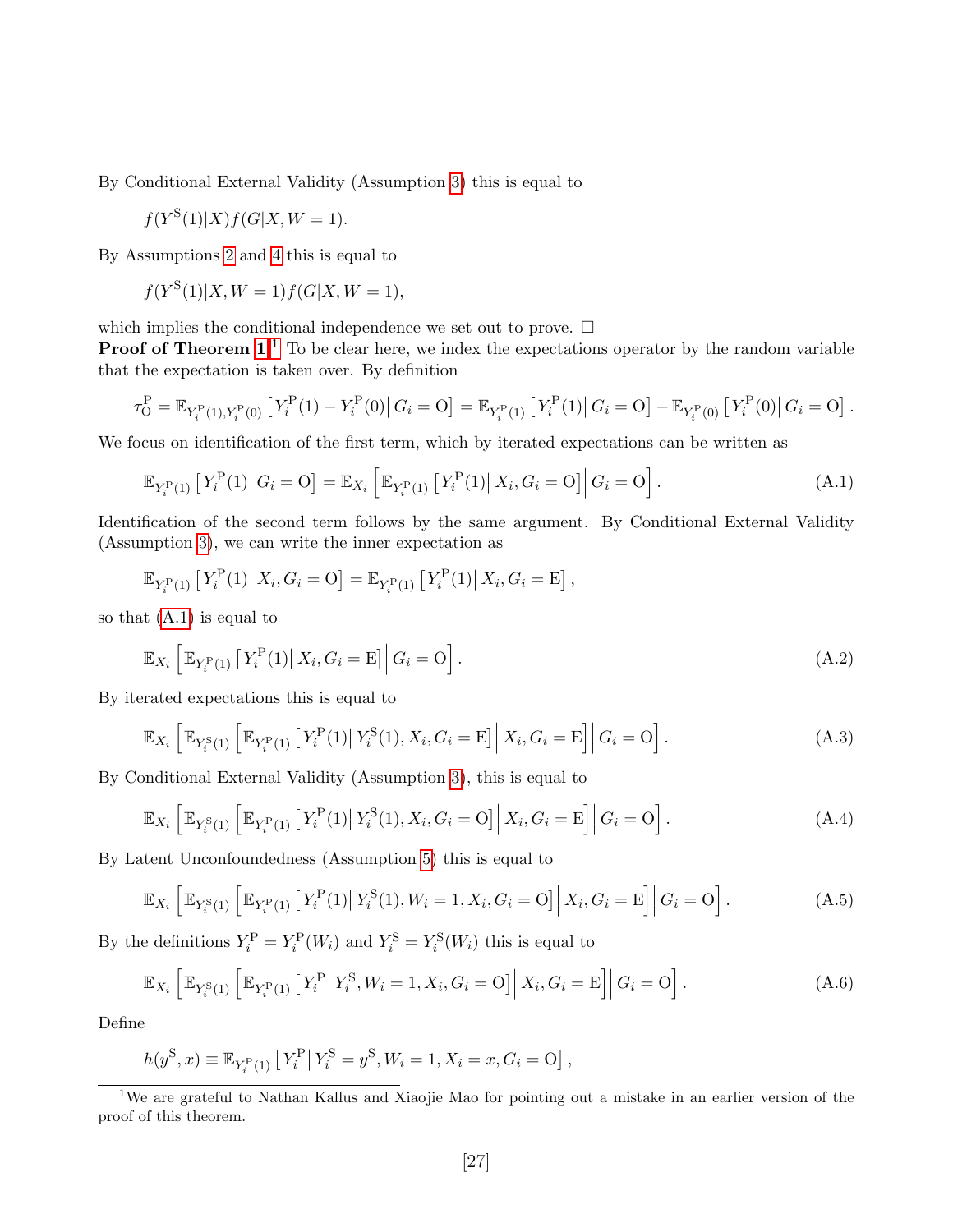so that  $(A.6)$  is

<span id="page-28-0"></span>
$$
\mathbb{E}_{X_i} \left[ \mathbb{E}_{Y_i^{\mathrm{S}}(1)} \left[ h(Y_i^{\mathrm{S}}(1), X_i) \middle| X_i, G_i = \mathrm{E} \right] \middle| G_i = \mathrm{O} \right]. \tag{A.7}
$$

Note that  $h(y^S, x)$  is directly identified from the observational sample. Because of the unconfoundedness in the experimental sample (Assumption [2\)](#page-15-3), [\(A.7\)](#page-28-0) is equal to

$$
\mathbb{E}_{X_i} \left[ \mathbb{E}_{Y_i^{\rm S}(1)} \left[ h(Y_i^{\rm S}(1), X_i) \right] W_i = 1, X_i, G_i = \mathbb{E} \right] \Big| G_i = O \Big]. \tag{A.8}
$$

By the definition of  $Y_i^{\rm S} = Y_i^{\rm S}(W_i)$ , and because the conditional distribution of  $Y_i^{\rm S}(1)$  conditional on  $W_i = 1, X_i, G_i = 0$  is the same as the conditional distribution of  $Y_i^{\text{S}}$  conditional on  $W_i = 1, X_i, G_i = 0$ , we can change the random variable that the expectation is taken over and write this as

$$
\mathbb{E}_{X_i} \left[ \mathbb{E}_{Y_i^{\mathcal{S}}} \left[ h(Y_i^{\mathcal{S}}, X_i) \middle| W_i = 1, X_i, G_i = \mathcal{E} \right] \middle| G_i = \mathcal{O} \right]. \tag{A.9}
$$

The inner expectation

$$
k(x) \equiv \mathbb{E}_{Y_i^{\rm S}}\left[h(Y_i^{\rm S}, X_i) \big| \, W_i = 1, X_i = x, G_i = \mathbf{E}\right],
$$

is identified from the experimental sample. The expectation

$$
\mathbb{E}[k(X_i)|G_i=\mathcal{O}],
$$

is identified from the observational sample, which completes the proof.  $\Box$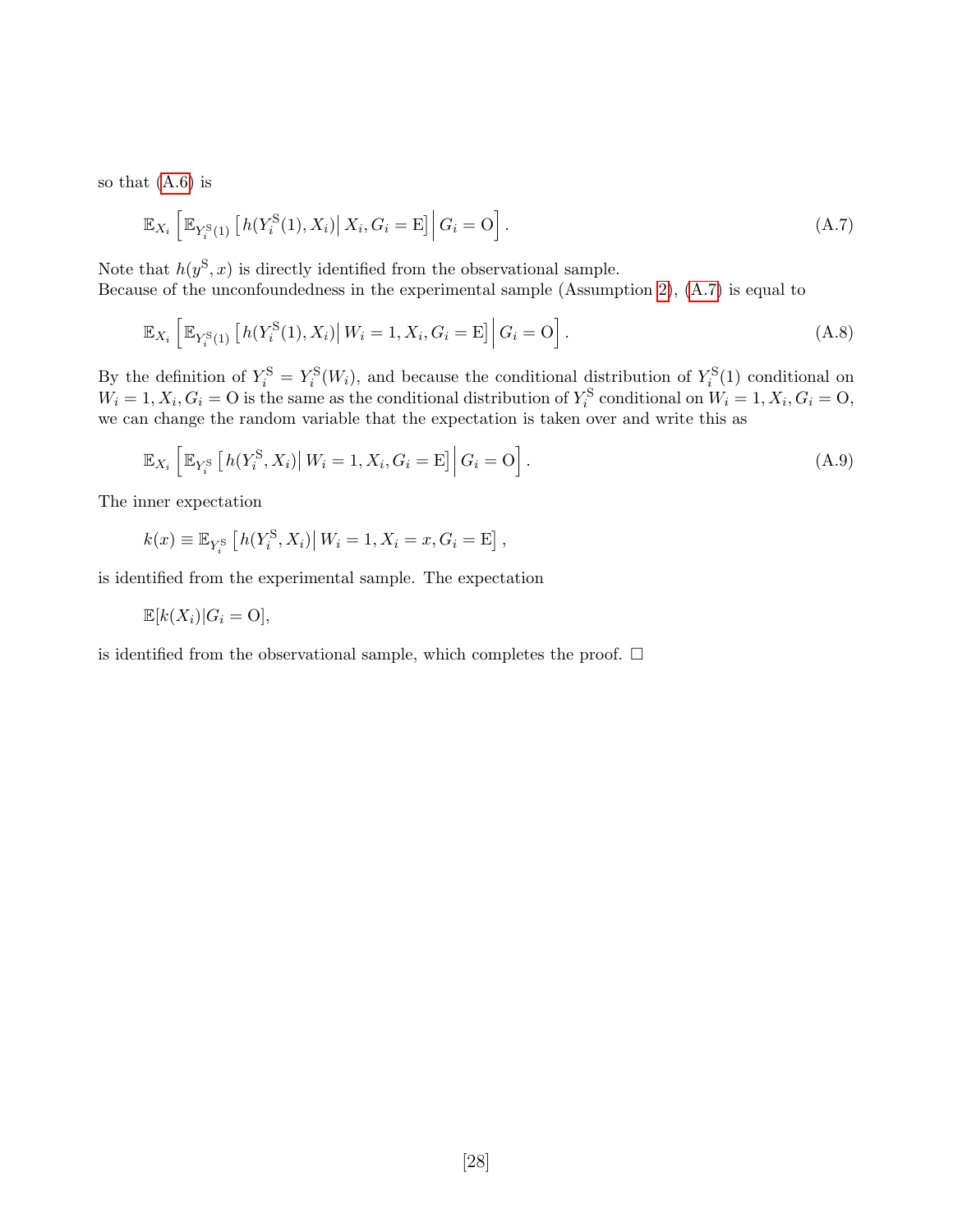# References

- <span id="page-29-8"></span>Alberto Abadie and Guido W Imbens. Matching on the estimated propensity score. Econometrica, 84(2):781–807, 2016.
- <span id="page-29-7"></span>Kenneth F Adams, Arthur Schatzkin, Tamara B Harris, Victor Kipnis, Traci Mouw, Rachel Ballard-Barbash, Albert Hollenbeck, and Michael F Leitzmann. Overweight, obesity, and mortality in a large prospective cohort of persons 50 to 71 years old. New England Journal of Medicine, 355(8):763–778, 2006.
- <span id="page-29-9"></span>Ariel Alonso, Geert Molenberghs, Helena Geys, Marc Buyse, and Tony Vangeneugden. A unifying approach for surrogate marker validation based on prentice's criteria. Statistics in medicine, 25(2):205–221, 2006.
- <span id="page-29-6"></span>Joshua D Angrist and Jörn-Steffen Pischke. Mostly harmless econometrics: An empiricist's companion. Princeton University Press, 2008.
- <span id="page-29-0"></span>Joshua D Angrist and Jörn-Steffen Pischke. The credibility revolution in empirical economics: How better research design is taking the con out of econometrics. Journal of economic perspectives, 24(2):3–30, 2010.
- <span id="page-29-3"></span>Susan Athey and Guido W Imbens. Identification and inference in nonlinear difference-indifferences models. Econometrica, 74(2):431–497, 2006.
- <span id="page-29-1"></span>Susan Athey and Guido W Imbens. The econometrics of randomized experiments. Handbook of Economic Field Experiments, 1:73–140, 2017.
- <span id="page-29-4"></span>Susan Athey and Stefan Wager. Efficient policy learning. arXiv preprint arXiv:1702.02896, 2017.
- <span id="page-29-2"></span>Susan Athey, Raj Chetty, Guido W Imbens, and Hyunseung Kang. The surrogate index: Combining short-term proxies to estimate long-term treatment effects more rapidly and precisely. Technical report, National Bureau of Economic Research, 2019.
- <span id="page-29-5"></span>David Card. The impact of the mariel boatlift on the miami labor market. Industrial and Labor Relation, 43(2):245–257, 1990.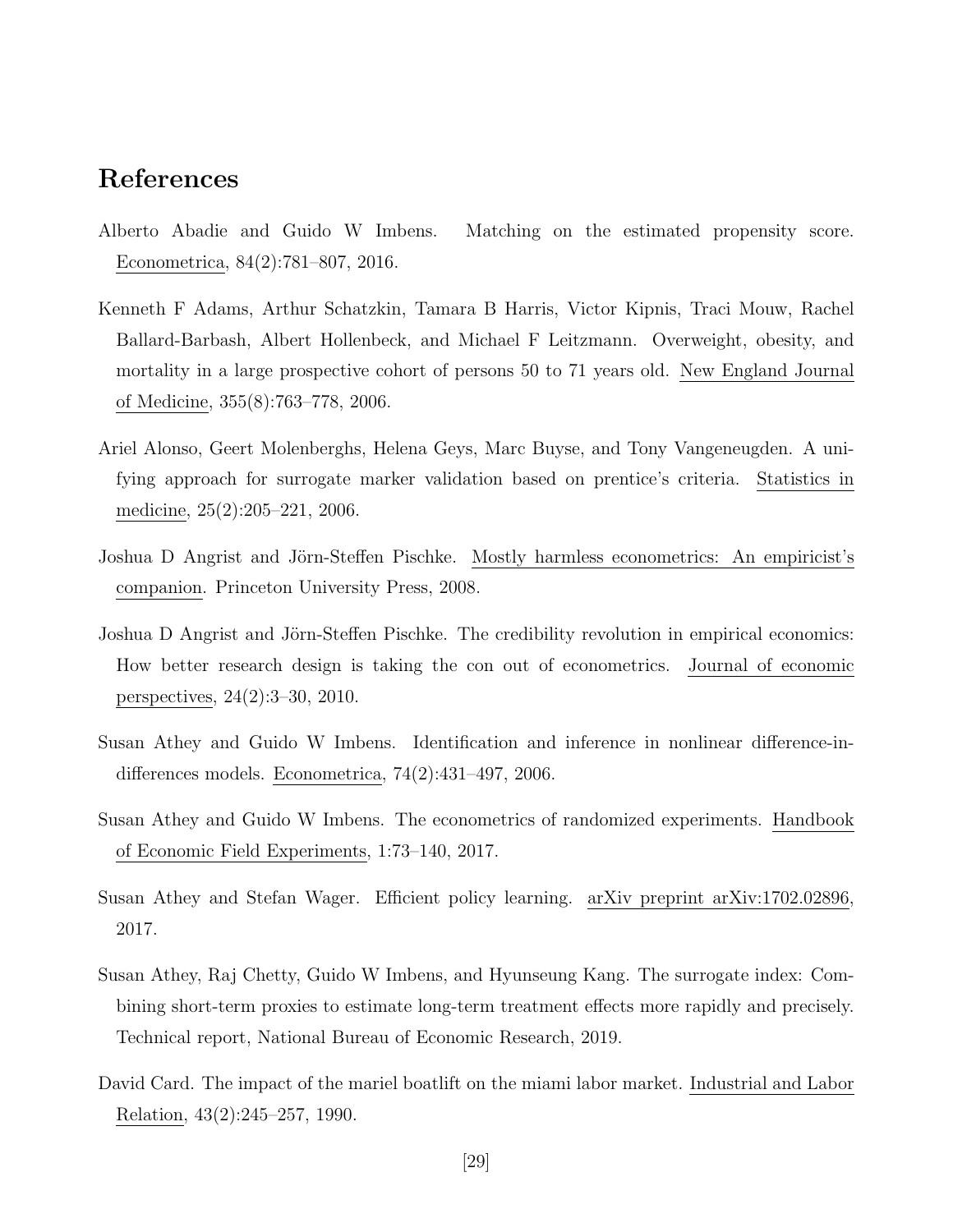- <span id="page-30-10"></span>David Card and Alan Krueger. Minimum wages and employment: Case study of the fast-food industry in new jersey and pennsylvania. American Economic Review, 84(4):772–793, 1994.
- <span id="page-30-2"></span>Raj Chetty. Sufficient statistics for welfare analysis: A bridge between structural and reducedform methods. Annual Review of Economics, pages 451–488, 2009.
- <span id="page-30-11"></span>Ralph B D'Agostino, Michael J Campbell, and Joel B Greenhouse. Surrogate markers: back to the future: Special papers for the 25th anniversary of statistics in medicine. Statistics in medicine, 25(2):181–182, 2006.
- <span id="page-30-6"></span>Angus Deaton. Instruments, randomization, and learning about development. Journal of Economic Literature, 48(2):424–455, 2010.
- <span id="page-30-7"></span>Rajeev H Dehejia. Program evaluation as a decision problem. Journal of Econometrics, 125(1): 141–173, 2005.
- <span id="page-30-0"></span>Esther Duflo, Rachel Glennerster, and Michael Kremer. Using randomization in development economics research: A toolkit. Handbook of development economics, 4:3895–3962, 2007.
- <span id="page-30-1"></span>Rachel Glennerster and Kudzai Takavarasha. Running randomized evaluations: A practical guide. Princeton University Press, 2013.
- <span id="page-30-5"></span>James Heckman and R. Robb. Alternative methods for evaluating the impact of interventions. Longitudinal analysis of labor market data, pages 156–245, 1985.
- <span id="page-30-4"></span>James J Heckman. Sample selection bias as a specification error. Econometrica, 47(1):153–161, 1979.
- <span id="page-30-8"></span>Keisuke Hirano and Jack R Porter. Asymptotics for statistical treatment rules. Econometrica, 77(5):1683–1701, 2009.
- <span id="page-30-3"></span>V Joseph Hotz, Guido W Imbens, and Julie H Mortimer. Predicting the efficacy of future training programs using past experiences at other locations. Journal of Econometrics, 125(1): 241–270, 2005.
- <span id="page-30-9"></span>Guido Imbens. The role of the propensity score in estimating dose–response functions. Biometrika, 87(0):706–710, 2000.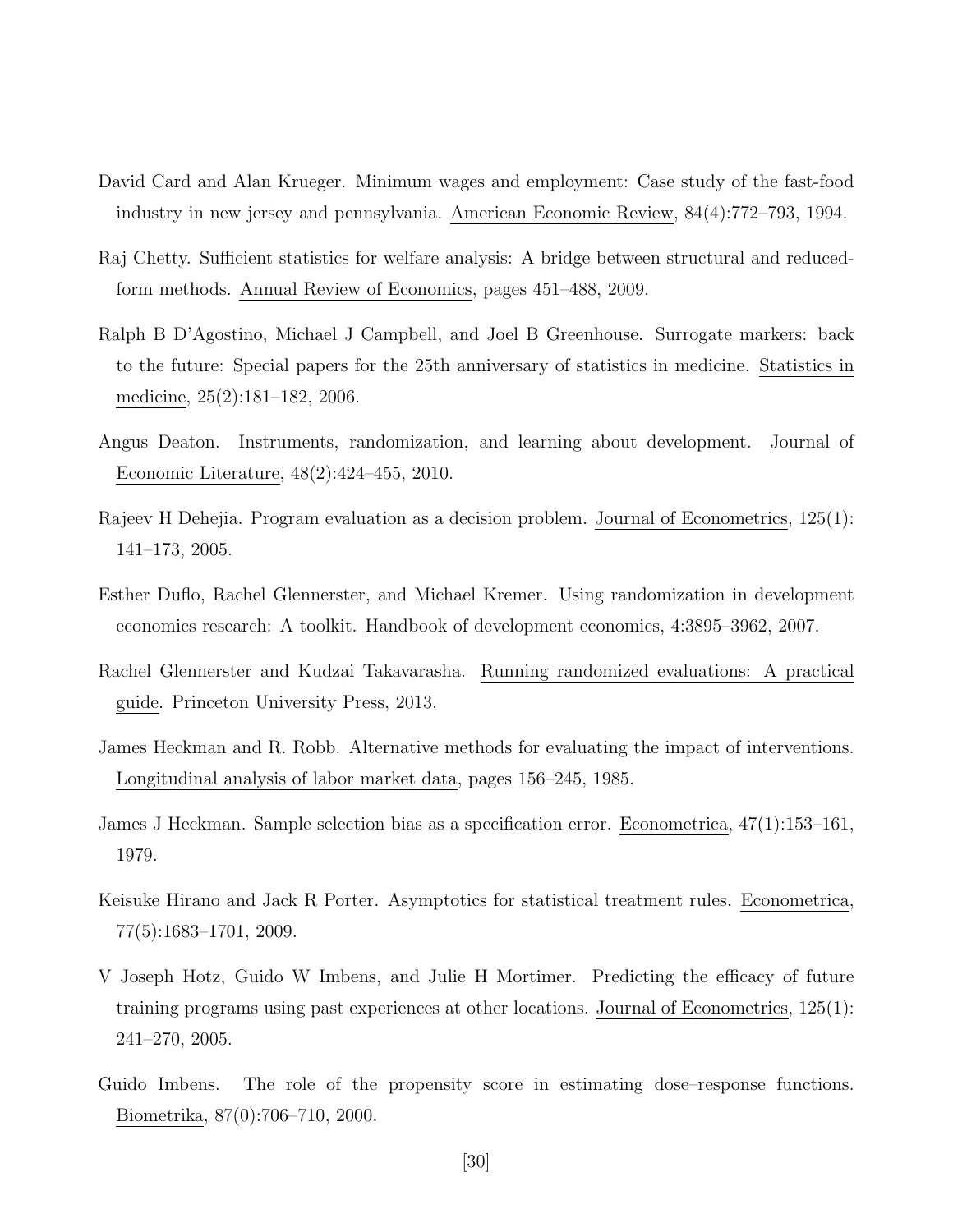- <span id="page-31-5"></span>Guido Imbens. Better late than nothing: Some comments on deaton (2009) and heckman and urzua (2009). Journal of Economic Literature, pages 399–423, 2010.
- <span id="page-31-4"></span>Guido W Imbens and Whitney K Newey. Identification and estimation of triangular simultaneous equations models without additivity. Econometrica, 77(5):1481–1512, 2009.
- <span id="page-31-3"></span>Guido W Imbens and Donald B Rubin. Causal Inference in Statistics, Social, and Biomedical Sciences. Cambridge University Press, 2015.
- <span id="page-31-1"></span>Nathan Kallus and Xiaojie Mao. On the role of surrogates in the efficient estimation of treatment effects with limited outcome data. arXiv preprint arXiv:2003.12408, 2020.
- <span id="page-31-2"></span>Nathan Kallus, Aahlad Manas Puli, and Uri Shalit. Removing hidden confounding by experimental grounding. In Advances in Neural Information Processing Systems, pages 10888–10897, 2018.
- <span id="page-31-8"></span>Patrick Kline and Christopher R Walters. On heckits, late, and numerical equivalence. Econometrica, 87(2):677–696, 2019.
- <span id="page-31-0"></span>Alan B Krueger and Diane M Whitmore. The effect of attending a small class in the early grades on college-test taking and middle school test results: Evidence from project star. The Economic Journal, 111(468):1–28, 2001.
- <span id="page-31-7"></span>Roderick JA Little and Donald B Rubin. Statistical analysis with missing data, volume 793. Wiley, 2019.
- <span id="page-31-10"></span>Charles F Manski. Nonparametric bounds on treatment effects. The American Economic Review, 80(2):319–323, 1990.
- <span id="page-31-9"></span>Charles F Manski. Statistical treatment rules for heterogeneous populations. Econometrica, 72 (4):1221–1246, 2004.
- <span id="page-31-6"></span>Charles F Manski. Public policy in an uncertain world: analysis and decisions. Harvard University Press, 2013.
- <span id="page-31-11"></span>Magne Mogstad and Alexander Torgovitsky. Identification and extrapolation of causal effects with instrumental variables. Annual Review of Economics, 10:577–613, 2018.